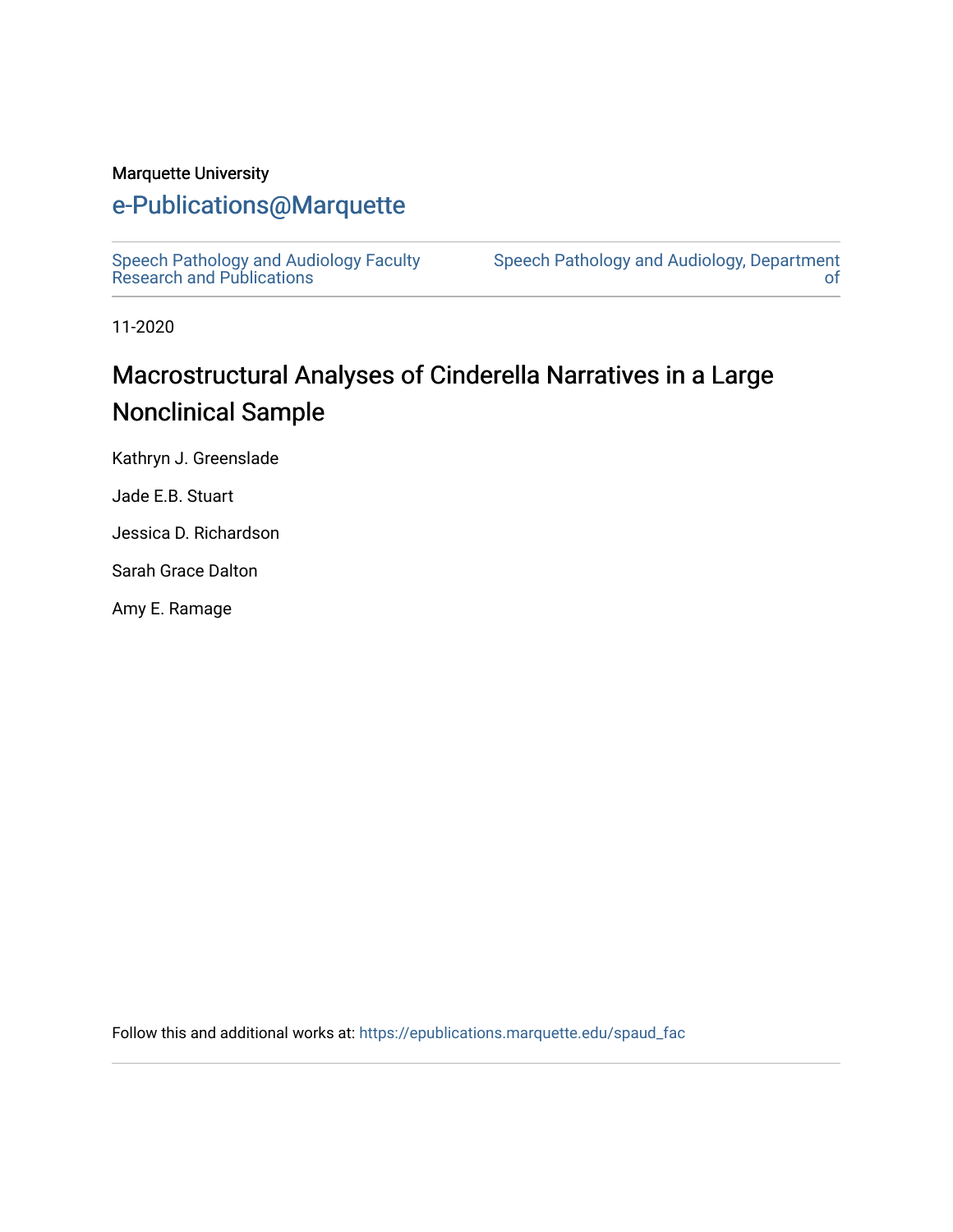## **Marquette University**

# **e-Publications@Marquette**

# *Speech Pathology and Audiology Faculty Research and Publications/College of Arts and Sciences*

*This paper is NOT THE PUBLISHED VERSION;* **but the author's final, peer-reviewed manuscript.** The published version may be accessed by following the link in the citation below.

*American Journal of Speech-Language Pathology*, Vol. 29, No. 4 (November 2020): 1923-1936. [DOI.](https://doi.org/10.1044/2020_AJSLP-19-00151) This article is © American Speech-Language-Hearing Association and permission has been granted for this version to appear i[n e-Publications@Marquette.](http://epublications.marquette.edu/) American Speech-Language-Hearing Association does not grant permission for this article to be further copied/distributed or hosted elsewhere without express permission from American Speech-Language-Hearing Association.

# Macrostructural Analyses of Cinderella Narratives in a Large Nonclinical Sample

Kathryn J. Greenslade Department of Communication Sciences & Disorders, University of New Hampshire, Durham, NC Jade E. B. Stuart Department of Communication Sciences & Disorders, University of New Hampshire, Durham, NH Jessica D. Richardson Department of Speech & Hearing Sciences, The University of New Mexico, Albuquerque, NM Sarah Grace Dalton Department of Speech Pathology and Audiology, Marquette University, Milwaukee, WI Amy E. Ramage Department of Communication Sciences & Disorders, University of New Hampshire, Durham, NH

## Abstract

Purpose: Macrostructural narrative analyses are important clinical measures, revealing age-related declines and disorder-related impairments in the accuracy, completeness, logical sequencing, and organization of content. The current study aims to provide preliminary data on typical aging and psychometric evidence supporting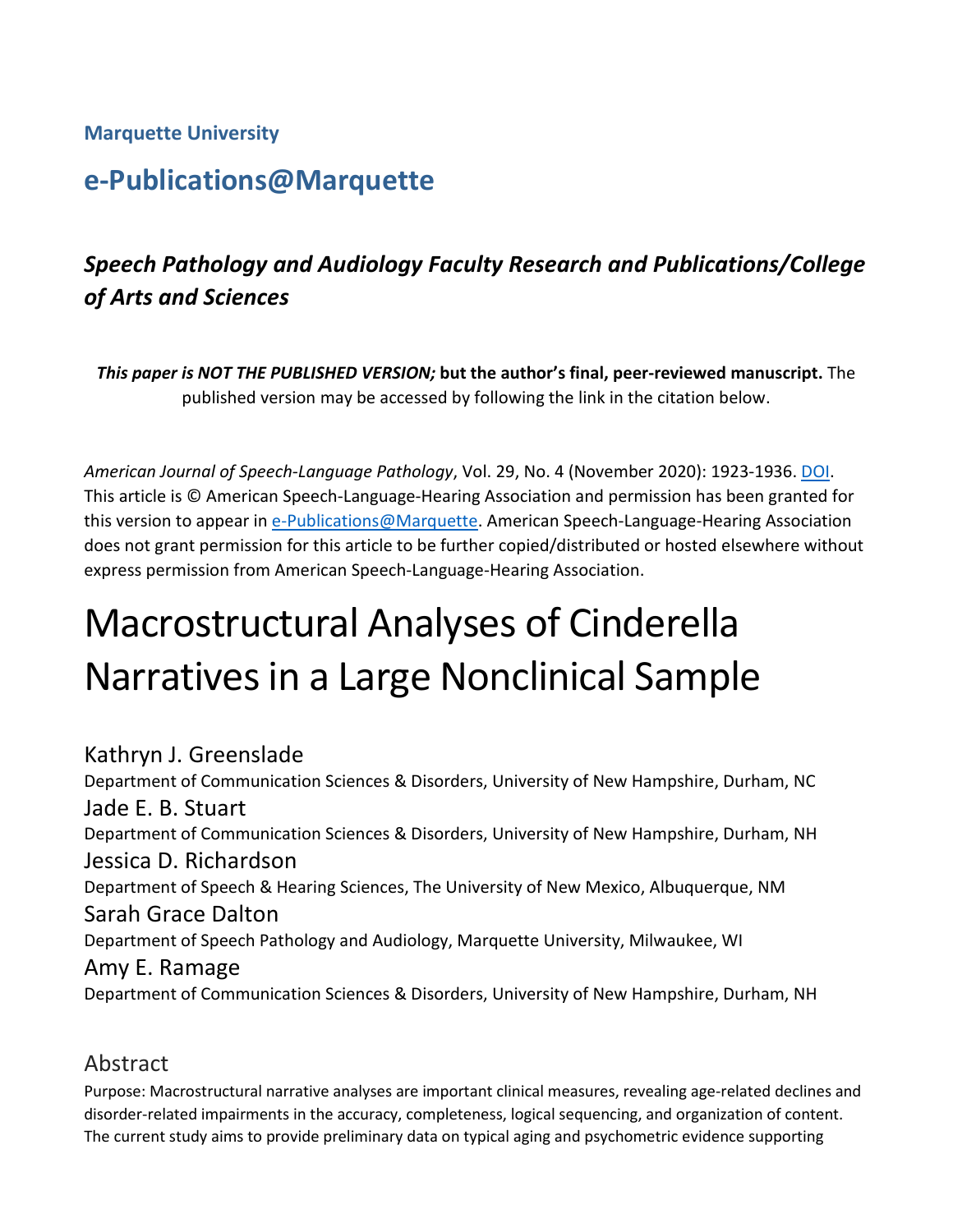multilevel Main Concept, Sequencing, and Story Grammar (MSSG) analyses that capture these aspects of narratives. Method: Transcripts of Cinderella narratives for 92 healthy control participants stratified across four age brackets from the online database AphasiaBank were coded by Richardson and Dalton (2016) for main concept (MC) analysis. In the current study, MSSG analyses were completed for (a) logical sequencing, independently and in combination with Mc accuracy and completeness (MC + sequencing), and (b) story grammar organization (i.e., inclusion of episodic components and complexity of episodes). Interrater agreement (99%-100%) revealed highly reliable scoring. Results: Descriptive statistics for the typically aging sample are presented for sequencing, MC + sequencing, total episodic components, and episodic complexity. Scores for participants over 60 years of age were lower (poorer) than scores for those 20-59 years of age, supporting the construct validity of score use for identifying age-related declines in performance. Conclusions: This study's novel MSSG analyses of narrative production efficiently assess the logical sequencing and story grammar organization of content in healthy controls. Preliminary reliability and validity evidence support the use of all scores to measure age-related changes in narrative macrostructure. Data from this typically aging sample provide a foundation for future research and clinical assessment aimed at quantifying narrative deficits in adults with communication disorders.

Narrative discourse, or storytelling, is critical to everyday communication, allowing us to entertain, impart important life lessons, and revisit events with others. Successful narration recounts a chain of causally linked events, either real or imagined, in a logically sequenced and organized manner (Coelho, 2002; Mozeiko et al., 2011; Paul, 1995). Because narration is inherently complex, breakdowns in both microstructure (e.g., lexical selection, grammatical structure) and macrostructure (e.g., overarching "gist" and organization) can occur. Thus, narratives can reveal age-related declines in lexical selection, grammatical complexity, efficiency of language production, and inclusion and organization of essential story events (Cannizzaro & Coelho, 2013; Marini et al., 2005; Wright et al., 2005). Clinically, narrative analyses can reveal inaccurate, incomplete, or insufficient content and poor organization in individuals with neurological insult or disease impacting language and/or cognition, including aphasia (e.g., Dalton & Richardson, 2019; Fromm et al., 2017; Richardson & Hudspeth, 2014) and cognitive-communication disorders (CCDs; Elbourn et al., 2019; Galettoet al., 2013; Le, Coelho, Mozeiko, & Grafman, 2011; Marini et al., 2017; Stout et al., 2000), such as those resulting from right hemisphere damage, traumatic brain injury (TBI), or dementia (Christman Buckingham & Sneed, 2017). Two common approaches to narrative analysis examine the accuracy and completeness of content and/or adherence to story grammar. Yet, in adults, these types of analyses often fail to measure logical sequencing and organizational complexity, areas of challenge in aging, aphasia, and CCD populations. Furthermore, multilevel analyses combining all these measures have not been applied to a single task. To effectively capture deficits, new analyses applied to a complex storytelling task are needed. Such measures would permit clinicians to match analyses to perceived deficits, compare productions of neurologically healthy individuals and those with aphasia and/or CCDs, and identify profiles of strengths and weaknesses. Such information could optimize planning and delivery of treatments and improve diagnostic and therapeutic outcomes. As a critical first step, the current study introduces multilevel analyses: Main Concept, Sequencing, and Story Grammar (MSSG). MSSG is designed to efficiently capture an adult's ability to accurately and completely convey important content in a logically sequenced and organizationally complex manner when telling a story, such as Cinderella. In other words, it assesses their ability to effectively convey the story's "message." Data from a large neurologically healthy sample, along with preliminary reliability and construct validity evidence, are presented.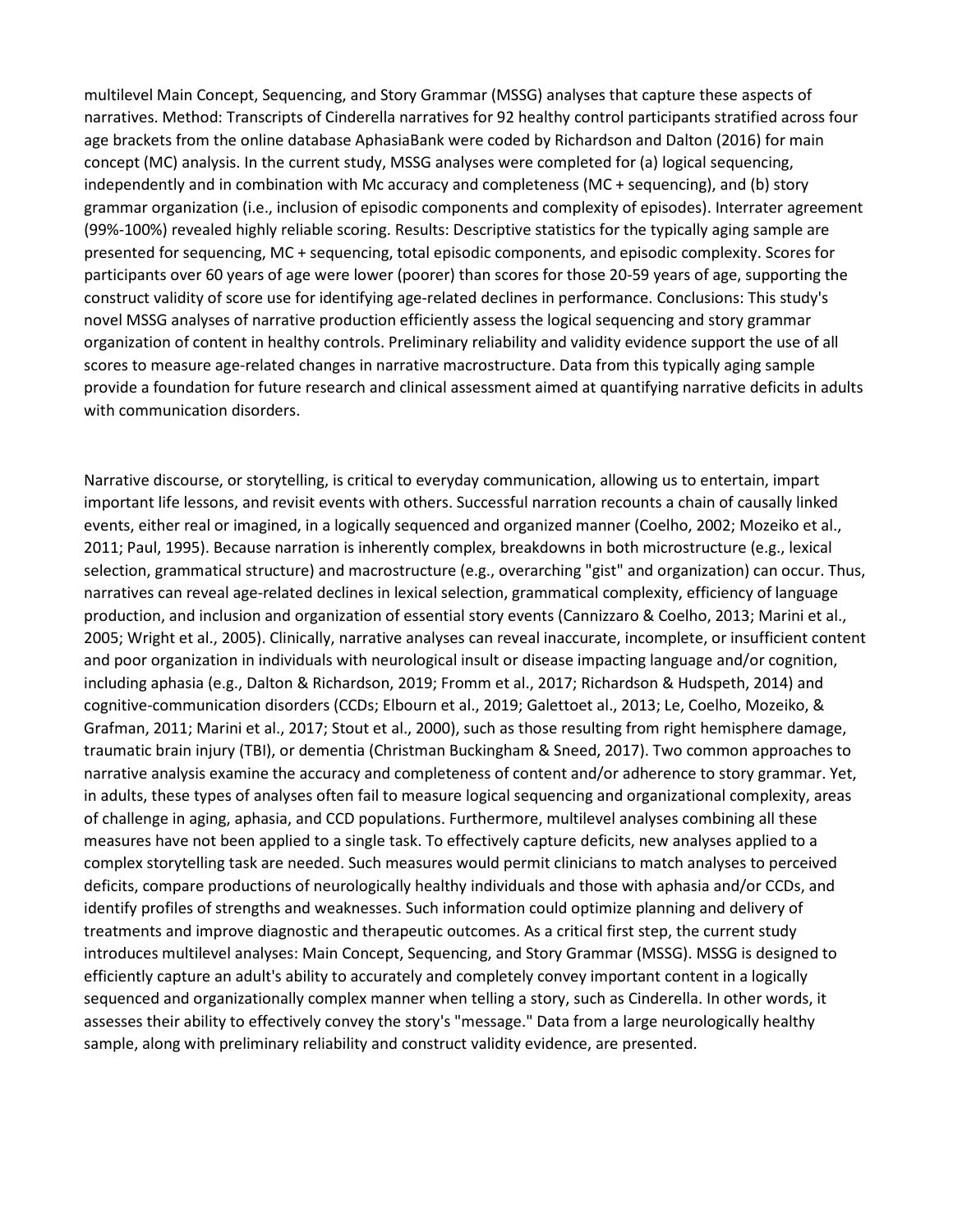# Narrative Analyses Assessing Accuracy, Completeness, and Story Grammar Organization

Two primary approaches to analyzing narrative macrostructure include (a) assessing the accuracy and/or completeness of content (Le, Coelho, Mozeiko, Krueger, & Grafman, 2011; Nicholas & Brookshire, 1995; Richardson & Dalton, 2016) and (b) examining how participant content aligns with story grammar organization (Le, Coelho, Mozeiko, Krueger, & Grafman, 2011; Lindsey et al., 2019).

## Accuracy and Completeness of Content: Main Concept Analysis

Main concept (MC) analysis quantifies the presence, accuracy, and completeness of key story content by comparing a participant's utterances with a closed list of MCs compiled from narratives of healthy controls (Nicholas & Brookshire, 1993, 1995; Stark, 2010). MCs are defined as utterances that contain a subject, one main verb, and, if appropriate, an object (e.g., "Cinderella's father remarried a lady"); subordinate clauses may be included if only one main verb is present (Nicholas & Brookshire, 1995). Essential elements of each MC are identified. Corresponding participant utterances are evaluated to determine whether any essential element is conveyed inaccurately (e.g., "mother" or "woman" instead of "stepmother") or incompletely (e.g., "Cinderella's father remarried"-omits "a lady" or "a woman"). Each MC receives a code for the corresponding participant utterance: (a) accurate and complete, (b) accurate but incomplete, (c) inaccurate but complete, (d) inaccurate and incomplete, or (e) absent (Nicholas & Brookshire, 1995; Richardson & Dalton, 2016). MC analysis identifies discourse-level deficits in microstructure (e.g., accuracy/ precision of lexical choices) and macrostructure (e.g., inclusion/ completeness of key concepts; Nicholas & Brookshire, 1993).

Richardson and Dalton (2016) developed an MC checklist for the Cinderella narrative task from the standardized AphasiaBank and TBIBank discourse protocols (www.Talkbank.org). Cinderella was selected as it is a wellknown fairytale that elicits lengthy, complex linguistic output. Based on 92 control transcripts from AphasiaBank, 34 MCs, each with two to four essential elements, were identified. A checklist of these MCs included a generalized production (e.g., Cinderella 2was a 3servant," where numbering denotes essential elements) and a nonexhaustive list of alternative productions (e.g., ":She 2had to be 3a maid"). Consistent with prior research showing age-related declines in narrative production (Capilouto et al., 2005; Marini et al., 2005; Wright et al., 2005), MC scores revealed better performance in younger (< 60 years) than older (> 60 years) age groups, providing construct validity evidence (expected age differences) and highlighting the need for age-stratified control data to evaluate client performance (Richardson & Dalton, 2016). Construct validity evidence also supported the use of MC scores to identify reduced accuracy and completeness in persons with aphasia and those with primary progressive aphasia (Dalton et al., 2020; Dalton & Richardson, 2019; Fromm et al., 2017; Kong, 2009; Nicholas & Brookshire, 1993, 1995), as well as in individuals with TBI at 3, 6, 9, and 12 months postinjury (Elbourn et al., 2019). Finally, based on Cinderella narratives collected at 3, 6, 9, and 12 months post-TBI, MC score trajectories improved over the first year post-TBI, consistent with spontaneous recovery in narrative production (Elbourn et al., 2019).

Since MC analysis measures the accuracy and completeness of content, productions that include content not specified in the MC list or that occur out of sequence are not penalized. Thus, on its own, MC analysis does not capture deficits in the organization or logical sequencing of narrative content, challenges that are observed in adults with aphasia and/or CCDs (Coelho, 2002; Hameister & Nickels, 2018; Jorgensen & Togher, 2009; Mozeiko et al., 2011). To examine these challenges, additional analyses are required (Hameister & Nickels, 2018).

#### Story Grammar Analyses

Story grammar refers to an organizational framework used in Western narratives that facilitates comprehension by conveying logical relationships between characters/agents and events (Cannizzaro & Coelho, 2002; Coelho,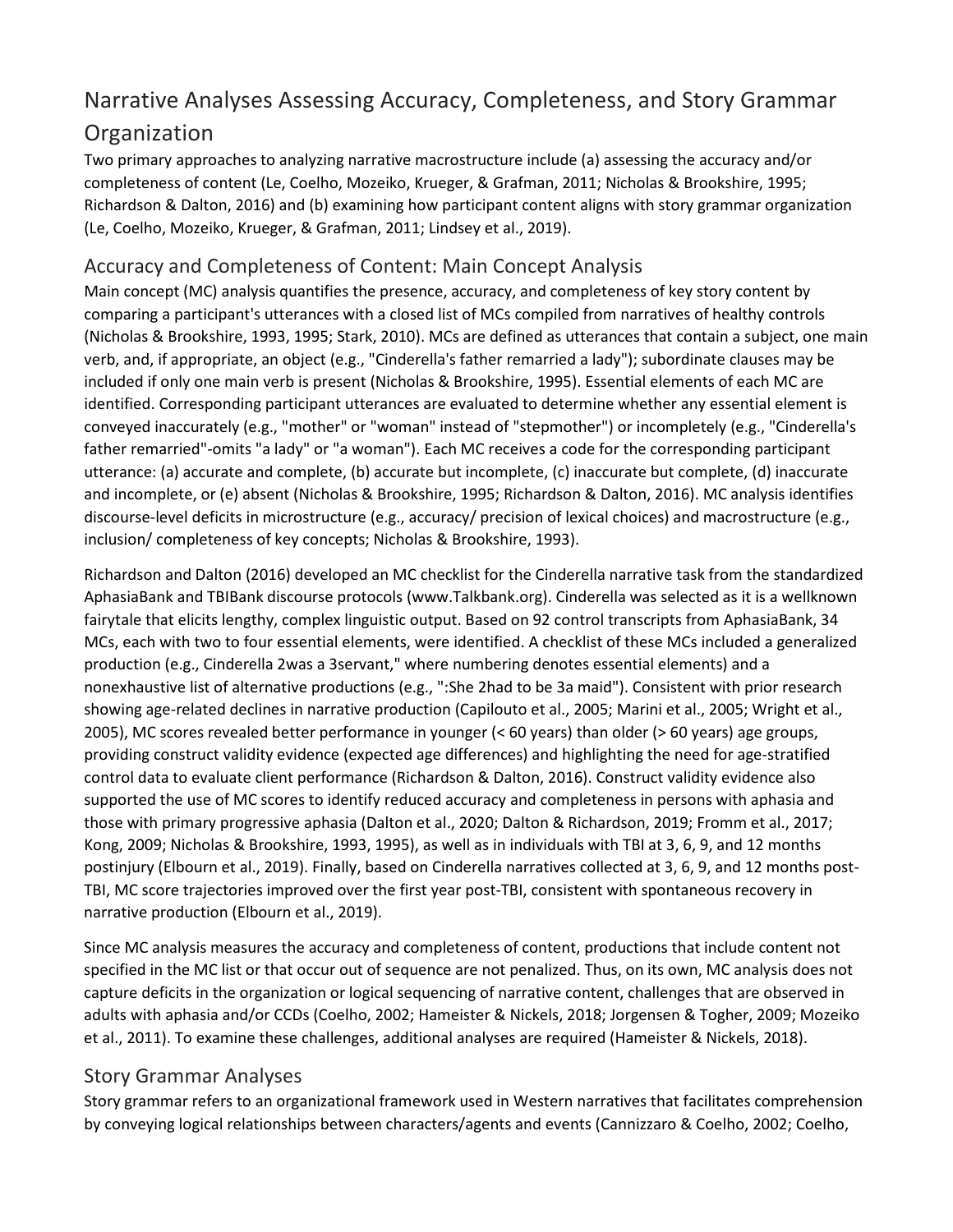2002; Mozeiko et al., 2011; Richardson & Hudspeth, 2014; Stein & Glenn, 1979). Story grammar categories include a setting introducing characters, location, and timing; one or more episodes conveying the story's middle scenes; and a conclusion/ coda drawing story events to a close (Roth & Spekman, 1986; Stein & Glenn, 1979). Arguably, "episodes" are the most critical category of the story grammar framework (Mozeiko et al., 2011; Stein & Glenn, 1979). A complete episode minimally includes three components: (a) an "initiating event" that prompts the character to engage in a goal-directed behavior, (b) an "attempt" or action intended to attain the goal, and (c) a "direct consequence" or outcome of the attempt relative to the goal (Coelho, 2002; Le, Coelho, Mozeiko, Krueger, & Grafman, 2011; Stein & Glenn, 1979). Although not required, episodes can also include plans, or intended character actions; internal responses, or character feelings, thoughts, or goals; and reactions, or character's feelings about successful or failed goal outcomes (Roth & Spekman, 1986). Initiating events, attempts, and direct consequences may extend over more than one utterance, and a single utterance may include more than one component. Following Le, Coelho, Mozeiko, and Grafman (2011), partial episodes contain two of the three required episodic components. In this study, the term "complex episodes" was used to refer to episodes having two or all three of these required components, encapsulating partial and complete episodes and clearly differentiating between complete content (MCs) and complete episodes (story grammar). As partial or complete episodes, complex episodes typically convey sufficient information for the listener to follow the logical sequence of events and/or infer missing information, whereas including only one episodic component can lead to listener confusion. Use of story grammar components to organize narrative productions is a known challenge for people with aphasia (e.g., Richardson & Hudspeth, 2014) and TBI (e.g., Le, Coelho, Mozeiko, & Grafman, 2011).

Stark (2010) completed story grammar analyses based on the Cinderella narratives of 10 healthy controls. Fortyone propositions or units akin to MCs were identified and chunked into a story grammar framework, consisting of a setting (four propositions), five episodes (four to eight propositions each), and a conclusion/coda (three propositions). The number of propositions within the setting, each episode, and conclusion were coded as being omitted, produced explicitly, or produced implicitly. Propositions within episodes were not divided further into initiating events, attempts, direct consequences, or other episodic components. Thus, episodic complexity was not addressed because coding did not identify whether episodes included at least two of three required episodic components (Stark, 2010).

Similar to Stark (2010), most story grammar research in adults does not focus on episodic complexity, despite analyses for children often addressing narrative robustness in this way (e.g., Gillam et al., 2016; Heilmann et al., 2010). Importantly, omitting more than two episodic components may lead to listener confusion and signal macrolinguistic processing deficits (Le, Coelho, Mozeiko, & Grafman, 2011). Thus, measuring episodic complexity in adults, as we do in children, could reveal the reduction in complex organization often observed in narratives of individuals with aphasia and/or CCDs.

#### Story Goodness Index: An Integration of Content Analysis and Story Grammar

The Story Goodness Index, based on participants' retell of a wordless picture book, examines both story grammar and story completeness (Le, Coelho, Mozeiko, Krueger, & Grafman, 2011). The Story Goodness Index's story grammar scores reflect the total number of T-units within complex episodes divided by the total number of T-units produced (note that a T-unit refers to an independent clause with all modifiers and attached clauses, which excludes incomplete sentences). Story completeness scores reflect the number of included critical content units divided by the total number of critical content units that were produced by at least 80% of a control sample (n = 46 for Le, Coelho, Mozeiko, Krueger, & Grafman, 2011; n = 47 for Lindsey et al., 2019). After scoring story grammar and story completeness independently, scores are interpreted together on a twocoordinate grid. Quadrants of the grid are created by horizontal lines (story grammar) and vertical lines (story completeness) at 1 and 2 SDs below the mean for each measure based on the control samples. Clockwise from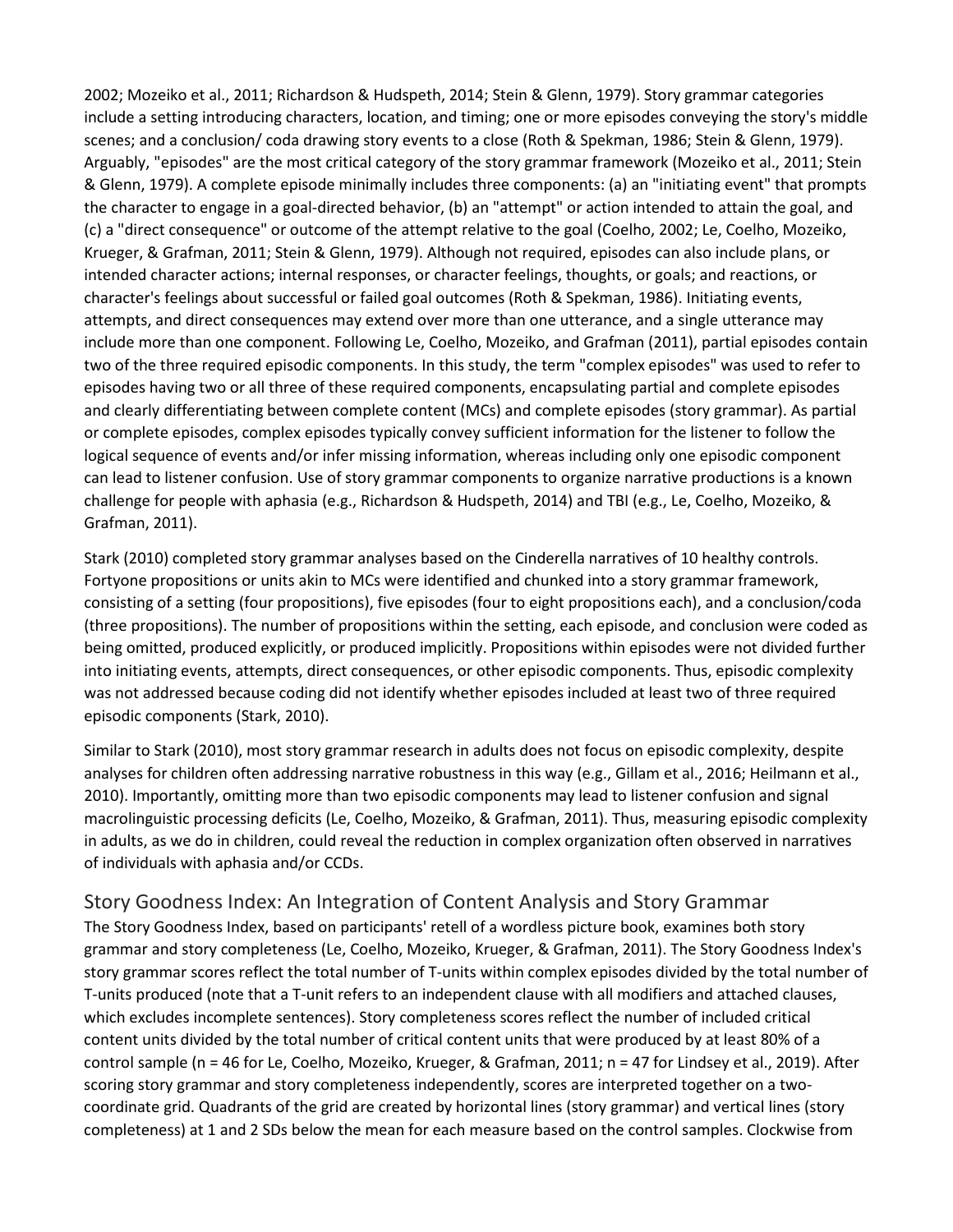the top left, quadrants represent (a) good organization and reduced content, (b) good organization and good content, (c) poor organization and good content, and (d) poor organization and reduced content (Le, Coelho, Mozeiko, Krueger, & Grafman, 2011).

The Story Goodness Index's story grammar score has shown macrostructural deficits in individuals with TBI compared with neurologically healthy adults (Le, Coelho, Mozeiko, Krueger, & Grafman, 2011; Lindsey et al., 2019). However, this discrepancy in scores was not observed between adolescents with typical development and those with autism spectrum disorder (ASD) and typical intellectual functioning (IQ > 80; Canfield et al., 2016). Of note, this story grammar score does not capture a story's robustness nor its adherence to a story grammar framework. For example, a story composed of two T-units within one complex episode (e.g., 2 T-units in a complex episode / 2 T-units total) would receive the same story grammar score as a retell consisting of four T-units within two complex episodes (e.g., 4 T-units in complex episodes / 4 T-units total), despite the latter being a more robust narrative. Rather than measuring how sparse or impoverished narratives are, the Story Goodness Index's story grammar score unequally measures the impact of setting and concluding statements that occur outside episodes as well as vague, irrelevant, and/or off-topic utterances. For example, the story grammar score for "The Bear and the Fly" would be lowered by setting statements, such as "It's a family of bears," or vague/hard to interpret utterances, such as "He was gonna through (any) anything to get rid of the fly" (examples quoted directly from Lindsey et al., 2019, p. 340; for complete scoring examples, please see the appendixes of Lindsey et al., 2019; Le, Coelho, Mozeiko, Krueger, & Grafman, 2011). Le, Coelho, Mozeiko, Krueger, and Grafman (2011) reportedly used this story grammar score because it was more sensitive than measures of narrative robustness, such as the number of complex episodes.

Results regarding the story completeness score's sensitivity have been mixed, with lower scores in individuals with severe penetrating head injuries (Le, Coelho, Mozeiko, Krueger, & Grafman, 2011; Le et al., 2012), but not in adults with closed head injuries (Lindsey et al., 2019). Furthermore, although adolescents with ASD and typical intellectual functioning showed poorer story composites overall than those with typical development, no statistically significant reductions were noted in story completeness (Canfield et al., 2016). Lindsey et al. (2019) and Canfield et al. (2016) attributed the lack of group differences to the use of short, simplistic stories compared to the original study's book. Yet, all three stories used with the Story Goodness Index have a relatively small number of critical content units (i.e., five to seven in total), potentially limiting the narratives' complexity. Furthermore, the Story Goodness Index's story completeness measure codes critical content as present or absent rather than assessing their completeness and accuracy, potentially failing to capture the quality of speaker contributions. Also, consistent with the lack of significant group differences on story completeness, Lindsey et al. (2019) showed no significant associations between group and discourse performance at 1 SD below the mean when comparing Story Goodness Index quadrants. Thus, evidence supporting the utility of the Story Goodness Index's story completeness and overarching measure is mixed.

Beyond this, researchers and clinicians interested in using this tool face several obstacles. First, the control data are limited, with small samples, restricted age ranges, and few published distribution properties. Second, the Story Goodness Index requires coding each T-unit separately for the two measures, which are then plotted against one another; therefore, its clinical efficiency is suboptimal for capturing the multitude of deficits seen in adults with aphasia and/or CCDs. Furthermore, the Story Goodness Index does not account for (a) the accuracy and completeness of content, (b) the logical sequencing of content, and (c) the robustness of complex episodes. Most importantly, the Story Goodness Index's stories are relatively simple with a limited number of episodes, so they sometimes fail to capture group differences.

Thus, sensitive and efficient measures based on a complex story would be beneficial for clinical use to match perceived areas of deficit and compare productions of individuals with aphasia and/or CCDs with neurologically healthy individuals in order to optimize planning and delivery of treatment. These measures must also identify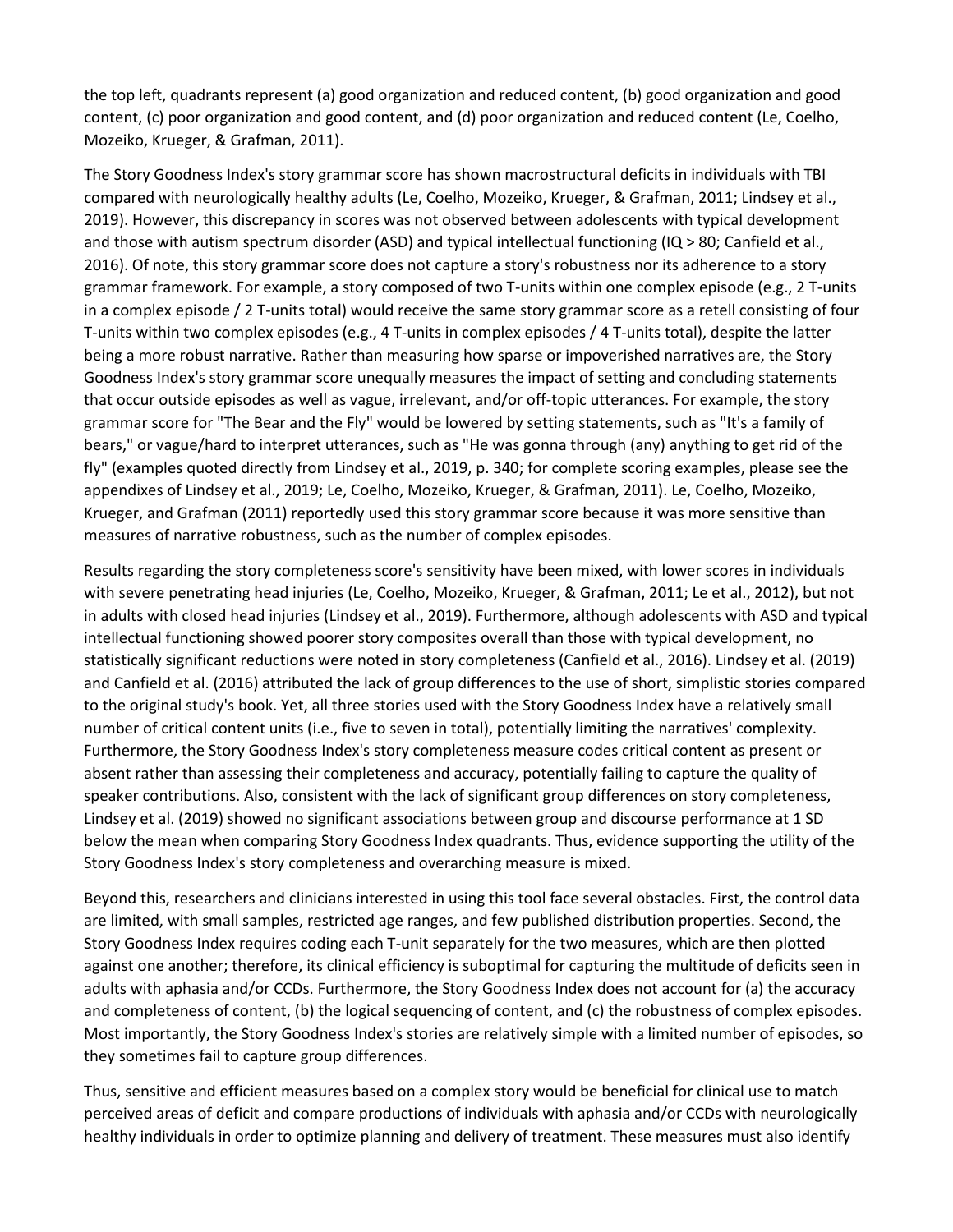and differentiate strengths and weaknesses, which may vary across disorders and individuals, as well as document changes over time. As a first step in developing such measures, this study sought to develop clinically efficient narrative analyses measuring logical sequencing and production of complex episodes, which are coded secondary to MC analysis for Cinderella narratives. For this combined set of MSSG analyses, our aim was to report data from adults without impaired language or cognition, with stratification across four age brackets (20- 39, 40-59, 60-79, and 80+ years), using the same sample as that of Richardson and Dalton (2016). Two secondary aims were to (a) provide construct validity evidence for using MSSG analyses to identify age-related declines in performance and (b) determine whether individual participants demonstrated consistent or discrepant performance in their use of story grammar components versus their accuracy, completeness, and logical sequencing of content. Consistent with the study of Richardson and Dalton, we hypothesized that younger participants (< 60 years) would earn higher scores than older participants (60+ years), revealing expected agerelated declines in narrative production. Following patterns of control data from Le, Coelho, Mozeiko, and Grafman (2011) and Lindsey et al. (2019), we predicted that, while most neurologically healthy adults would demonstrate performance consistency across MSSG's measures, some would perform better on story grammar use than on the accuracy, completeness, and logical sequencing of content, and others would demonstrate the opposite profile.

# Method

#### Participants

The current study used the same sample as that of Richardson and Dalton (2016), who reported data for MC analysis based on 92 transcripts of typically aging adults from AphasiaBank. AphasiaBank is an National Institutes of Health-funded online database that permits researchers to access transcripts and media files from healthy controls and participants with various communication disorders (Forbes et al., 2012; MacWhinney et al., 2011). Transcripts included in current analyses were contributed by the Capilouto, Richardson, and Wright laboratories, per each participant's consent (https://aphasia.talkbank.org/). Participants were typically aging, had no history of neurological conditions, and reported English as their primary language. All participants aged 40 years and older were required to pass the Mini-Mental State Examination (MMSE).

Table 1 summarizes the sample's demographic characteristics. There were slightly more women (n = 55) than men (n = 37), with a mean education of 15.6 years ( $\pm$  2.5) and a mean MMSE score of 29.207 ( $\pm$  1.097). The sample was primarily Caucasian (88 Caucasian, two African American, two Hispanic/Latino) and ranged in age from 21 to 89.5 years. The sample was stratified by age, with 22-24 participants in each of four brackets (20-39, 40-59, 60-79, and 80+ years), adjusting for an assignment error in the original stratification, in which each bracket had 23 participants.

#### Procedure

Transcripts from Cinderella narratives were elicited according to the AphasiaBank protocol (MacWhinney et al., 2011). First, a text-covered picture book depicting Disney's version of Cinderella (Grimes, 2005) was presented. The examiner stated, "I'm going to ask you to tell a story. Have you ever heard the story of Cinderella?" All participants reported knowing this story. Next, the examiner provided instructions: "Do you remember much about it? These pictures might remind you of how it goes. Take a look at the pictures and then I'll put the book away, and ask you to tell me the story in your own words." After the participant reviewed the book, it was removed, and they recounted the story. If necessary, the examiner stated: "Now tell me as much of the story of Cinderella as you can. You can use any details you know about the story, as well as the pictures you just looked at." Although the prompts "What happened next?" and "Go on" were allowed, no participants required prompting once they began telling the story.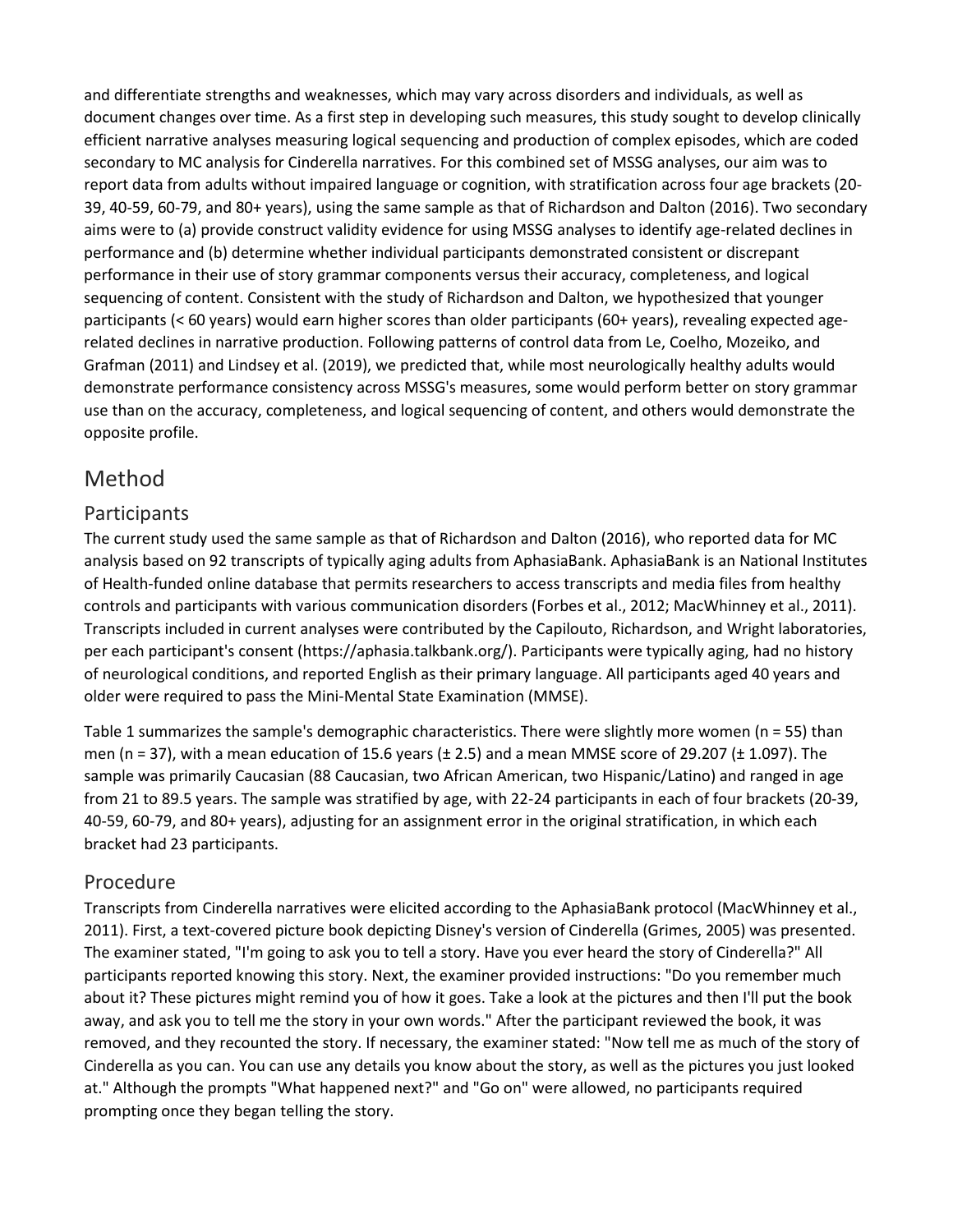#### MSSG Measures

MSSG analyses were conducted using a single coding sheet for each participant, which consolidated all measures in one place. The coding sheet along with general instructions and materials for conducting reliability analyses are available in Supplemental Material S1.

#### MC Analysis

MC codes for all transcripts were obtained from the study by Richardson and Dalton (2016). Transcripts were checked to ensure that all MCs were identified and coding rules were consistently applied. A limited number of codes were changed in this checking process. Reliability was conducted for 20% of transcripts, yielding a pointto-point agreement of 96.540% and a Cohen's kappa of .965. As previously described, each of Cinderella's 34 MCs was assigned a code, with associated scores as follows: 3 points for accurate/complete, 2 points for accurate/incomplete or inaccurate/complete, 1 point for inaccurate/incomplete, and 0 points for absent. See Richardson and Dalton's (2016) Appendix 4 for examples of utterances matching each score. A total MC score (maximum = 102) was calculated by adding the points assigned to each MC.

Sequencing, "MC + Sequencing," Total Episodic Components, and Episodic Complexity Each MC was assigned a sequencing score based on whether it was presented in a logical sequence. Utterances not matched to an MC were not evaluated for logical sequencing. To be logically sequenced, each MC had to come after the MC(s) before it (e.g., MC 2 must follow MC 1). An exception to this rule was when the sequence of MCs was judged to be interchangeable. For example, MCs 3-5 (Cinderella's stepfamily was mean to her, she was their servant, she was forced to do the chores) could be presented in any sequence among themselves. Other exceptions were made based on the content of MCs. For instance, MC 13 ("Cinderella was upset") could follow MC 10, 11, or 12 (she can't go to the ball, her dress was torn by her stepsisters, or they went to the ball without her), given that this reaction could logically follow any of those events. Similarly, depending on how it was presented, MC 18 ("She had to be home by midnight") could come before or after MC 17 or MC 21, functioning either as a direct consequence (e.g., a consequence of the fairy godmother's spell was that she had to be home by midnight) or as an initiating event (e.g., she was reminded she had to go home as the clock struck midnight). Appendix A summarizes scoring rules for sequencing and provides examples of how to apply these rules.

Any MC stated in a logical sequence was assigned 3 points. An MC stated out of sequence but signaled as being in the wrong sequence by the speaker (e.g., "I forgot to say") was assigned 2 points. An MC stated out of sequence but not signaled as being in the wrong sequence was assigned 1 point. An absent MC was assigned a score of 0. Of note, except for scores of 0 indicating an absent MC, sequencing and MC scores were independent of each other. For example, an MC could be accurate and complete (score = 3) but out of sequence without being signaled (score = 1). If all 34 MCs were logically sequenced, the maximum sequencing score was 102 (34 MCs multiplied by 3). A combined MC + sequencing score was calculated by adding the MC score and sequencing score for each MC and totaling these values across MCs (maximum total = 204; "34 x 3" for MC scores plus "34 x 3" for sequencing scores).

Building on Stark (2010), while further specifying episodic components, a story grammar code was assigned to each MC, based on the category/component that MC was most likely to serve. As with sequencing, utterances that did not match an MC were not evaluated for story grammar. Story grammar codes included setting, initiating event, attempt, direct consequence, mental state (either an internal response or reaction), and conclusion (Roth & Spekman, 1986; Stein & Glenn, 1979). Four MCs were determined to potentially correspond with two story grammar components, depending on how the participant constructed the MC (e.g., "Cinderella had to be home by midnight" could be a "direct consequence" or an "initiating event"). For these MCs, the coder assigned the most appropriate code. Furthermore, a fifth MC (17, "Cinderella went to the ball in the coach")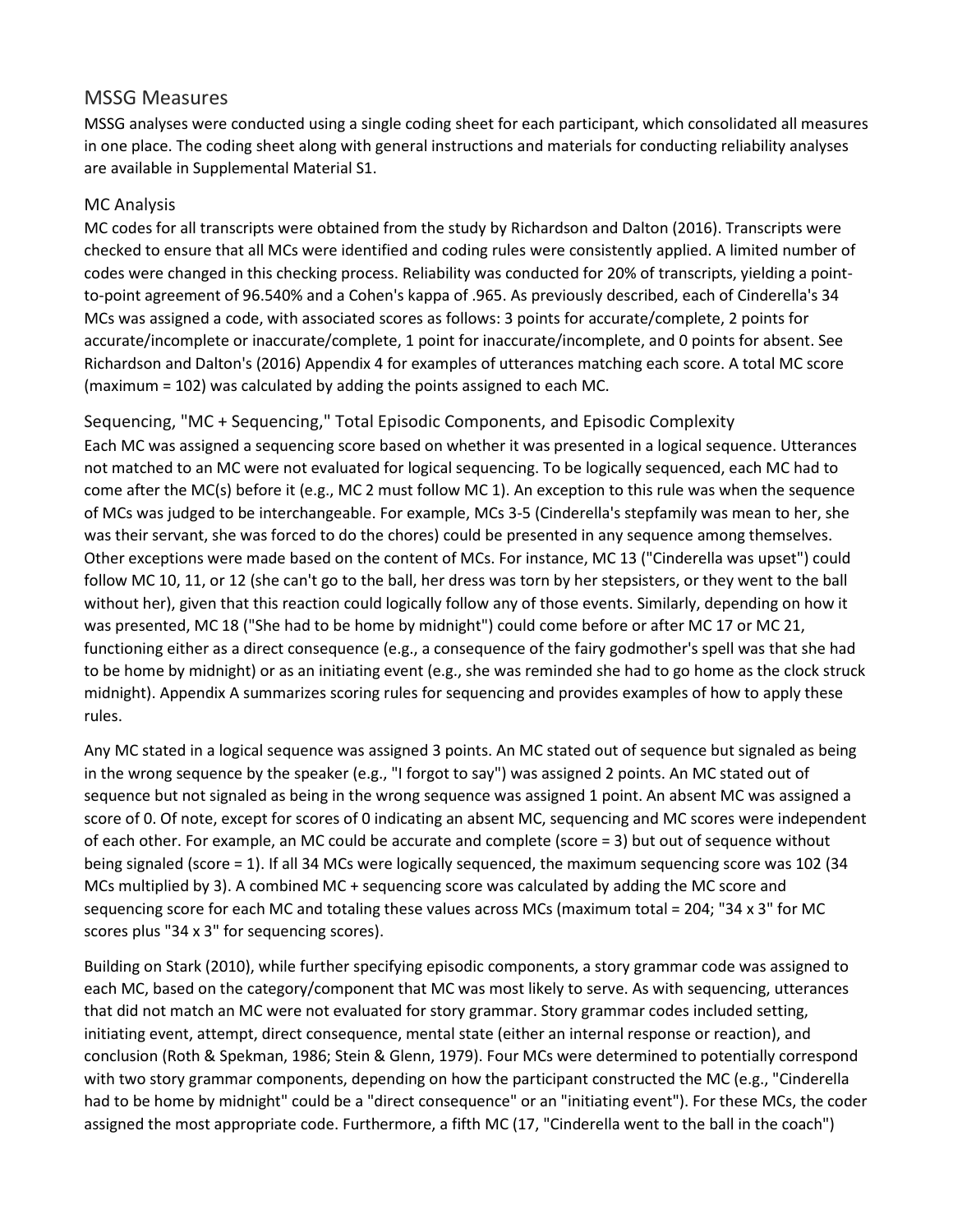could be coded as a direct consequence, an initiating event, or both, if the speaker included Cinderella's departure from her home and her arrival at the ball (e.g., "So off to the ball she goes in her carriage. Cinderella gets to the ball"). Appendix B summarizes rules for story grammar coding with examples of how to assign codes for these five MCs.

Five episodes, along with setting and concluding statements, were established based on the story grammar codes. Two scores examined how complex participants' episodes were. First, for each episode, coders determined whether a speaker included at least one instance of the three required episodic components: initiating event, attempt, or direct consequence. This yielded a total episodic components score with a maximum score of 15 (i.e., 1 point per episodic component, or 3 possible points per episode x 5 episodes). This score is similar to ratings of initiating events and direct consequences in the Monitoring Indicators of Scholarly Language (Gillam et al., 2016), while allowing higher scores based on the number of episodes in which each component was included. Second, each episode was assigned a complexity score of 1 if it included at least two of the three required episodic components, and a score of 0 if it had one or zero components. The maximum episodic complexity score was 5 (1 point per episode).

#### Reliability

To ensure coding reliability, two graduate students completed a 2-week training for assigning sequencing, total episodic components, and episodic complexity scores. Training was completed when the pair independently scored and reached at least 80% reliability for point-to-point agreement and .7 for Cohen's kappa for four consecutive practice samples across all scores. Training transcripts were blinded and recoded after coding was completed for the remainder of the sample. Point-to-point agreement and Cohen's kappa were calculated for 20% of the study sample to ensure continued fidelity. Cohen's kappa was 1.00 for total episodic components and episodic complexity and .99 for sequencing, where coefficients of .80 or higher are regarded as "very good" (McHugh, 2012). Point-to-point agreement was 100% for total episodic components and episodic complexity and 99% for sequencing, where values above 80% are considered "very good" (Kazdin, 1982). To resolve discrepant coding, consensus was conducted. Also, one independently assigned sequencing score was changed following clarification of scoring manual rules. Of note, these high levels of reliability resulted from coding based on agreed upon matches of participant utterances to MCs. Reliability might be lower if coders had to assign scores for sequencing, total episodic components, and episodic complexity without first agreeing upon utterance matching.

#### Analysis

Statistical Package for the Social Sciences (SPSS v25) was used to generate descriptive statistics, skew and kurtosis, and Shapiro-Wilk's normality tests for sequencing, MC + sequencing, total episodic components, and episodic complexity scores for the entire sample and for the four age brackets (20-39, 40-59, 60-79, and 80+ years). Variables were considered to be normally distributed if skew and kurtosis z scores were less than a conservative value of ± 2.58 and if Shapiro-Wilk's test p values were greater than .05 (Laerd Statistics, n.d.).

To compare sequencing and story grammar performance of older versus younger participants, Welch's t tests were conducted for normally distributed variables, and Mann-Whitney U tests were conducted for nonnormally distributed variables. Scores were compared for the two younger (20-59 years) and two older (60-80+ years) age brackets, following Richardson and Dalton (2016). Alpha was set at .05 for all significance testing. Two-way analyses of variance to assess the main effect of sex and interaction of sex and age group were not conducted due to heterogeneity of variance and (in two cases) nonnormal distributions.

To determine whether neurologically healthy controls demonstrated consistent versus discrepant performance across the macrostructure measures, z-score cutoffs were generated at 1 and 2 SDs below the mean for MC +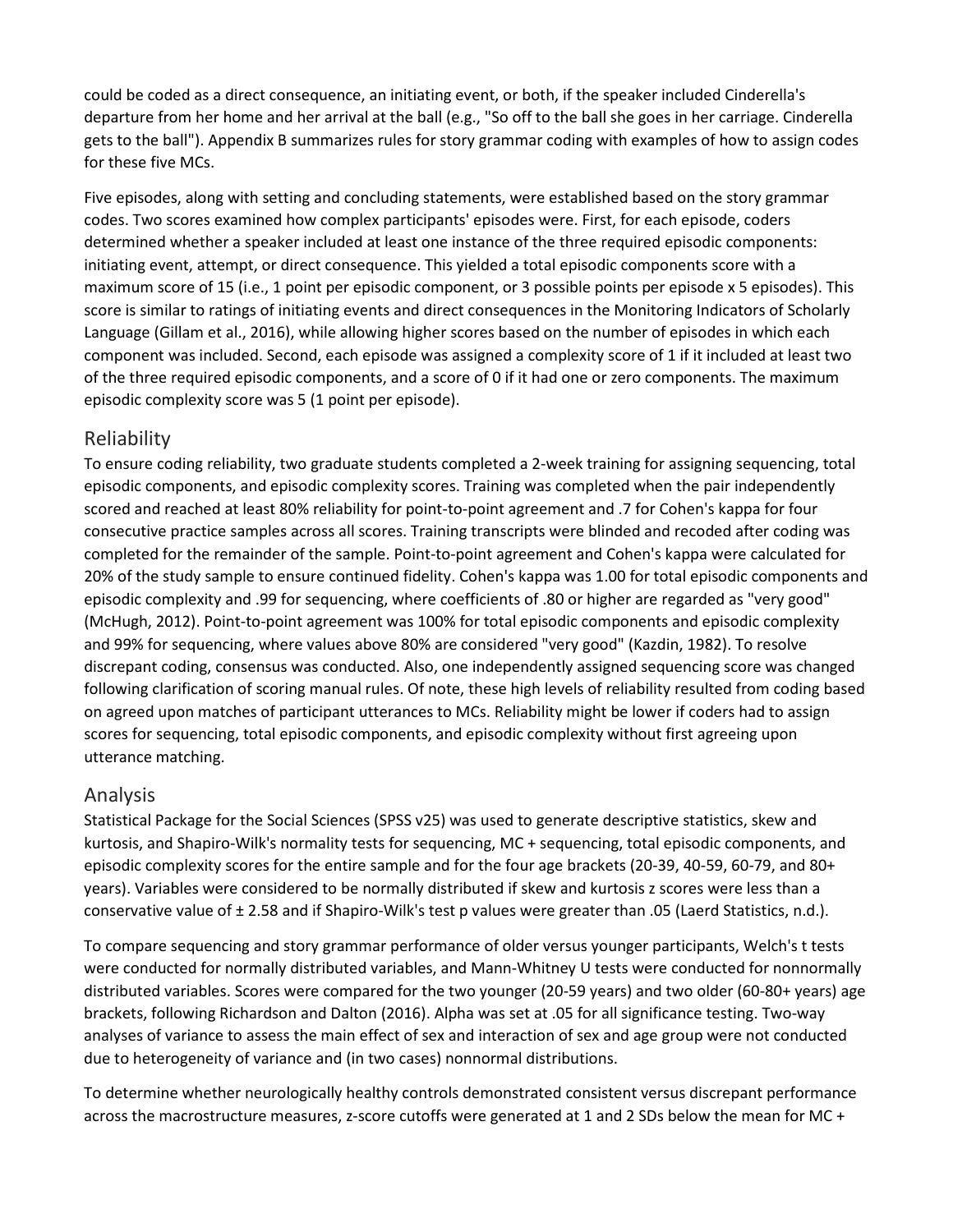sequencing and total episodic components. Comparisons were made across z scores for individual participants to identify those with consistently good story grammar component use and accuracy, completeness, and logical sequencing of content; good story grammar component use in the presence of poor content; good content in the presence of poor story grammar component use; and poor story grammar component use and content. Results are descriptively summarized below.

# Results

### Descriptive Statistics

Due to the unequal sex ratio across age brackets, descriptive statistics assessed potential sex-based score differences. For 20-39, 40-59, and 80+ years age brackets, performance across variables did not differ statistically for men versus women (p > .140 for all measures). For 60- to 79-year-olds, women performed better than men, as assessed by t tests for sequencing,  $t(22) = 3.083$ ,  $p = .005$ , and MC + sequencing,  $t(22) = 3.224$ ,  $p =$ .042, and as assessed by Mann-Whitney U tests for total episodic components, U = 30.500, z = -2.360, p = .019, and episodic complexity,  $U = 29.000$ ,  $z = -2.544$ ,  $p = .016$ .

To determine the potential impact of mental status on narrative performance, Spearman rank correlations were run between MMSE unadjusted raw scores and each macrostructure variable, across the full sample and in those participants over 60 years of age. Nonparametric correlations were run due to the limited range of MMSE scores (26-30). Across the full sample, correlations were significant for all variables (ps < .015), except total episodic components ( $p = .112$ ). However, scatter plots with fit lines for older and younger subgroups revealed no linear relationships. Following this finding, no statistically significant correlations were found between MMSE scores and any ofthe macrostructure variables in the older age group (ps > .180).

Sequencing, MC + Sequencing, Total Episodic Components, and Episodic Complexity Table 2 summarizes descriptive statistics for sequencing, MC + sequencing, total episodic components, and episodic complexity scores, including means, standard deviations, medians, ranges, skew, and kurtosis values for the full sample and each age bracket. Overall sequencing scores (max = 102) ranged from 9 to 92, with a mean of 61.098 (SD = 18.880), while MC + sequencing scores (max = 204) ranged from 17 to 183, with a mean of 121.109 (SD = 37.509). For each age bracket, z scores for skewness and kurtosis fell within acceptable ranges (< ± 2.58) for both measures; however, despite being mesokurtic, negative skew was detected for both measures in the full sample. Shapiro-Wilk's test indicated nonnormal distributions for the full sample, in the presence of normally distributed scores for all age brackets for both measures.

Total episodic components score (max = 15) for the full sample had a mean of 11.457 (SD = 2.771) and a median of 12. In each age bracket, means and medians were proximal in value. For the full sample, skew and kurtosis z scores for total episodic components both indicated a nonnormal distribution, which was confirmed by Shapiro-Wilk's test ( $p < .001$ ). There was negative skew ( $z = -3.139$ ) in the 60- to 79-year-old age bracket, while Shapiro-Wilk's test indicated nonnormal distributions in the age brackets of 20-39 (p = .019), 40-59 (p = .008), and 60-79 (p = .002) years. Based on both z scores and Shapiro-Wilk's tests, the age bracket of 80+ years demonstrated normally distributed total episodic components scores.

For the episodic complexity score (max = 5), the full sample median and mean were both 4.00, with an SD of 1.167. Means and medians for each age bracket were proximal. Skew and kurtosis z scores for episodic complexity indicated nonnormal distributions for the full sample, which was confirmed by Shapiro-Wilk's test (p < .001). In the 40- to 59-year-old age bracket, negative skew was detected based on the z score (-2.676), while Shapiro-Wilk's test indicated nonnormal distributions in the age brackets of 20-39, 40-59, and 60-79 years (ps < .001). Thus, only the eldest age bracket (80+ years) demonstrated normally distributed episodic complexity scores based on z scores and Shapiro-Wilk's tests.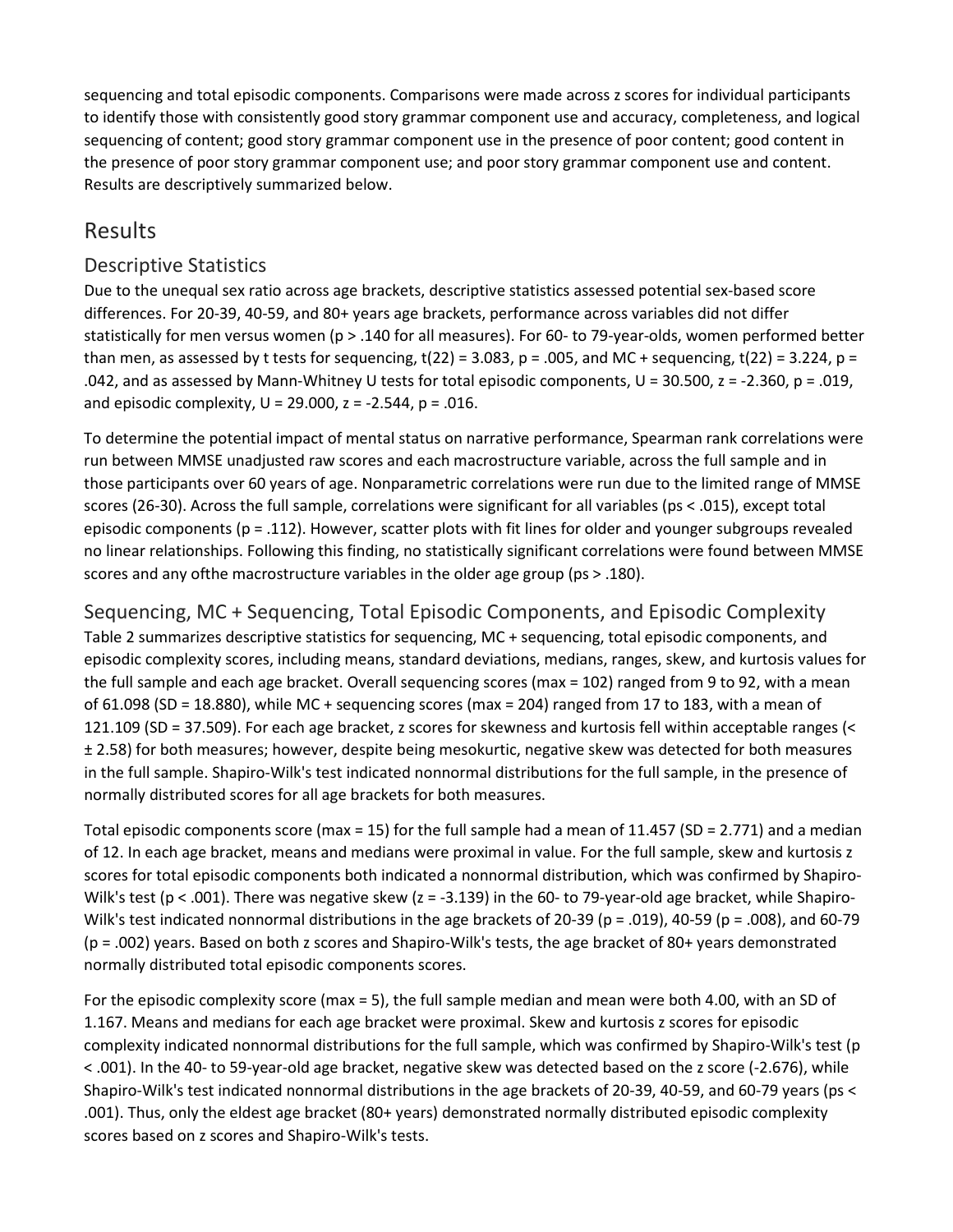## Age-Related Differences in Macrostructural Narrative Performance Across Variables

Sequencing, MC + sequencing, total episodic components, and episodic complexity were compared for younger (20-59 years) versus older (60+ years) participants. Based on normal distributions and unequal variances across groups, Welch's t tests were conducted for sequencing and MC + sequencing scores. Two outliers were identified for each score. Tests with and without outliers yielded similar results, so reported results include outliers. Between-groups differences are reported as mean ± standard error. Significantly higher sequencing scores were found for younger (M = 69.733, SD = 12.581) as compared to older participants (M = 52.830, SD = 20.272), with a mean difference of  $16.904 \pm 3.536$ , t(77.365) = 4.827, p < .001. The younger group also performed better on MC + sequencing (younger: M = 138.644, SD = 25.039; older: M = 104.319, SD = 39.933), for a statistically significant mean difference of  $34.325 \pm 6.918$ , t(77.817) = 4.962, p < .001.

Due to nonnormal distributions, Mann-Whitney U tests were conducted to assess age-related differences in total episodic components and episodic complexity. As assessed by visual inspection, distributions of total episodic components and episodic complexity scores were dissimilar for the younger and older age groups. Scores in the younger group were significantly higher than in the older group for total episodic components (younger mean rank = 59.533, older mean rank =  $34.021$ ), U =  $471.000$ , z =  $-4.635$ , p < .001, and episodic complexity (younger mean rank = 57.289, older mean rank = 36.170), U = 572.000, z = -4.028, p < .001.

#### Consistent Versus Discrepant Performance Across Macrostructural Analyses

To determine whether participants who had difficulty telling accurate, complete, and logically sequenced story content also struggled with story grammar organization, participants' MC + sequencing scores (x-axis) were plotted against their total episodic components scores (y-axis; see Figure 1). Similar to the Story Goodness Index, vertical and horizontal lines represented z scores that were 1 SD (solid lines: MC + sequencing = 82, z = -1.043; 8  $<$  total episodic components  $<$  9, [-.886  $<$  z  $<$  -1.247]) and 2 SDs (dotted lines: MC + sequencing = 46, z = -2.002; 5  $\le$  total episodic components  $\le$  6, [-1.969  $\le$  z  $\le$  -2.330]) below the mean.

Visual inspection of Figure 1 revealed an expected linear relationship between MC + sequencing and total episodic components, indicating that speakers who produced more accurate, complete, and logically sequenced story content typically generated more episodic components. The bottom left quadrant of the plot identified 11 narratives produced by speakers in the older group, representing narratives with poor content (> 1 SD below on MC + sequencing) and few episodic components (> 1 SD below on total episodic components). Of the 11, eight were men, and 10 were over 70 years of age. Thus, this quadrant illustrates an overall decline in macrostructural narrative quality in some older participants, particularly men. The lower right quadrant identified three older (> 70 years) women who used fewer episodic components than expected, despite average accuracy, completeness, and logical sequencing. Finally, in the upper left quadrant, two older and two younger participants were identified who had below average accuracy, completeness, and logical sequencing, in the presence of average episodic component use. The older participants in this quadrant included one man and one woman, both over 85 years of age; the younger were 19- and 41-yearold men.

## **Discussion**

This study furthered our understanding of how neurologically healthy controls structure their ideas when telling a complex narrative and extended Richardson and Dalton's (2016) work to develop clinically efficient and effective macrostructural narrative analyses: MSSG. Based on a large sample of AphasiaBank control transcripts, this study generated age-stratified data for four analyses related to logical sequencing and story grammar organization for Cinderella narratives: sequencing, MC + sequencing, total episodic components, and episodic complexity. The entire sample and each age bracket were described demographically, allowing clinicians to determine whether MSSG measures would be applicable for their use. Furthermore, score differences between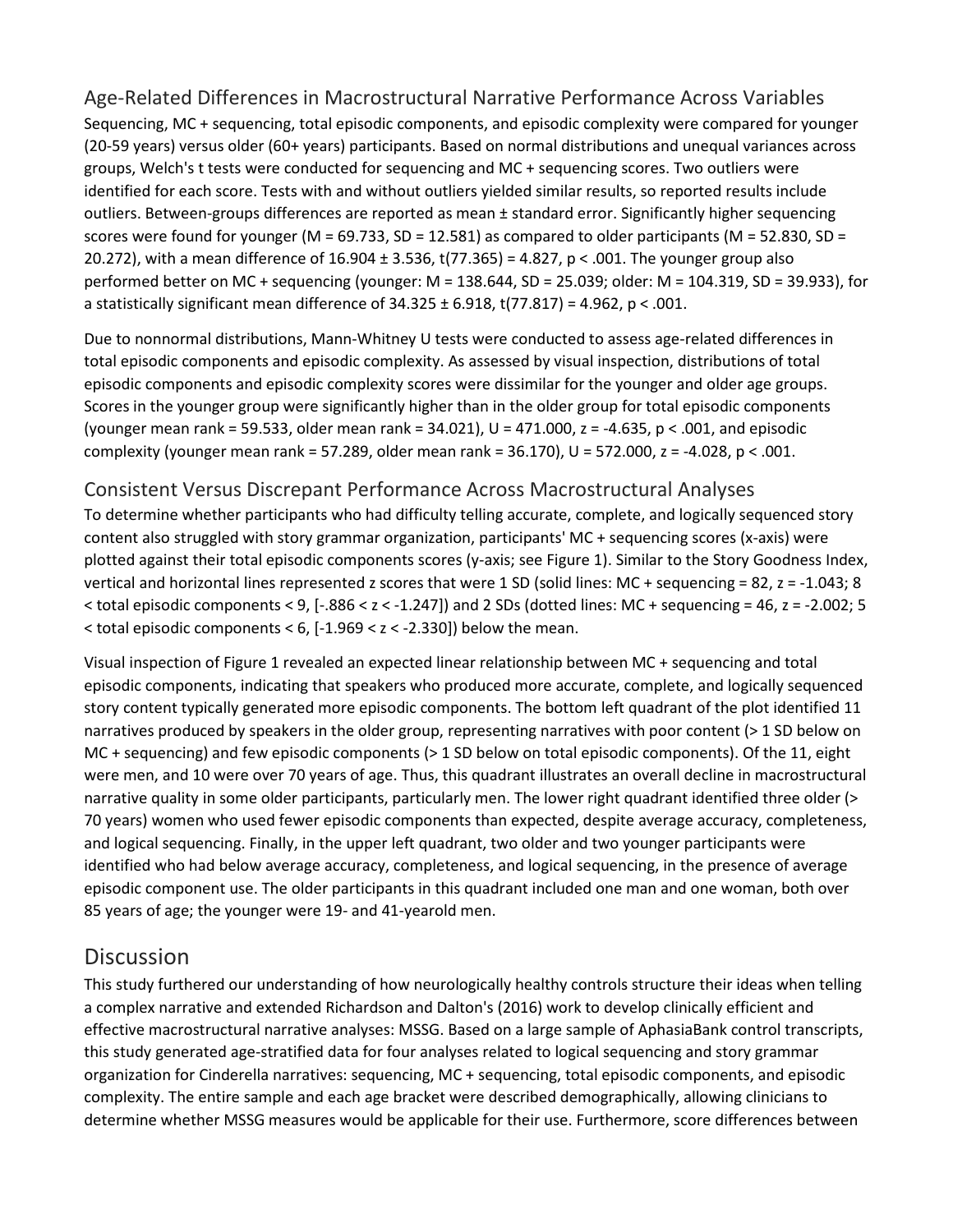older and younger participants provided construct validity evidence supporting the use of scores to detect agerelated declines in narrative production. Finally, as expected, plotting episodic component use against the accuracy, completeness, and logical sequencing of content revealed consistently good or poor performance for most participants (n = 85). Yet, even among neurologically healthy controls, the combined analyses revealed discrepant performance in some, suggesting strong potential to pinpoint subtle communication strengths and weaknesses in individuals with aphasia and/or CCDs. These findings are an important step toward streamlining clinically useful, multilevel analyses of complex narrative production through MSSG.

## MSSG Data From a Typically Aging Sample

This study's typically aging data for four MSSG analyses were consistent with expectations. Most speakers produced logically sequenced narratives, consisting of multiple episodes that included at least two of three required episodic components. In the full sample, negative skew led to nonnormal distributions across all variables. Negative skew was especially pronounced for total episodic components and episodic complexity, with skew detected within age brackets and in the full sample. Thus, as expected, most neurologically healthy controls produced complex episodes throughout their Cinderella narratives, with particularly high performance noted in younger age brackets. Within age brackets, sequencing and MC + sequencing scores demonstrated normal distributions. Thus, generating typically aging data that clustered participants closely in age was critical for providing appropriate comparisons. Clinicians using these analyses are advised to use age-stratified data to compare client scores to expected performance and bear in mind the limitations of current data described below (e.g., relatively small samples in each age bracket).

## Age-Related Differences in MSSG Scores

As hypothesized, scores for each variable were significantly lower (poorer) for older as compared to younger participants. The two older age groups (60+ years) produced fewer MCs that were complete, accurate, and logically sequenced (MC + sequencing score), indicating poorer narrative content with age. Older participants also produced fewer episodic components, leading to less complex episodes (i.e., fewer episodes that had at least two of three episodic components). Qualitatively, these MSSG scores translated to less thorough narratives and/or content that was less relevant to the classic fairytale. Within the older and younger age brackets, these declines in narrative production were not related to participants' mental status, as measured by the MMSE. Thus, results were consistent with Richardson and Dalton's (2016) MC analysis, as well as previous research indicative of age-related declines in narrative performance (Capilouto et al., 2005; Marini et al., 2005; Wright et al., 2005). Of note, main effects for sex were also observed in the 60- to 79-year-old age bracket. Due to heterogeneity of variance and (in some cases) nonnormal distributions, interactions of age and sex could not be assessed with two-way analyses of variance; thus, it is possible that such interactions exist.

Expected age-related declines provide construct validity evidence for using MSSG scores to determine whether an individual is producing less accurate, complete, and/or logically sequenced content or less complex story grammar due to aging. MSSG analyses may also prove useful in monitoring these declines. Combining these analyses with assessment of other cognitive domains (e.g., executive functions, memory) could help illuminate the mechanisms underlying age-related declines in narrative productions (Cannizzaro & Coelho, 2013). Finally, evidence of age-related declines highlights the importance of generating and using age-stratified norms to best identify narrative production challenges in adults with aphasia and/or CCDs.

#### Consistency and Discrepancies Across Macrostructural Analyses

Overall, sequencing, total episodic components, and episodic complexity scores were highly consistent with MC analysis scores. The consistency in scores is logical because current variables were coded only for MCs. Furthermore, neurologically healthy controls would be expected to produce narratives with good content and use of story grammar components. As adults age, we expect to see declines in both content and use of story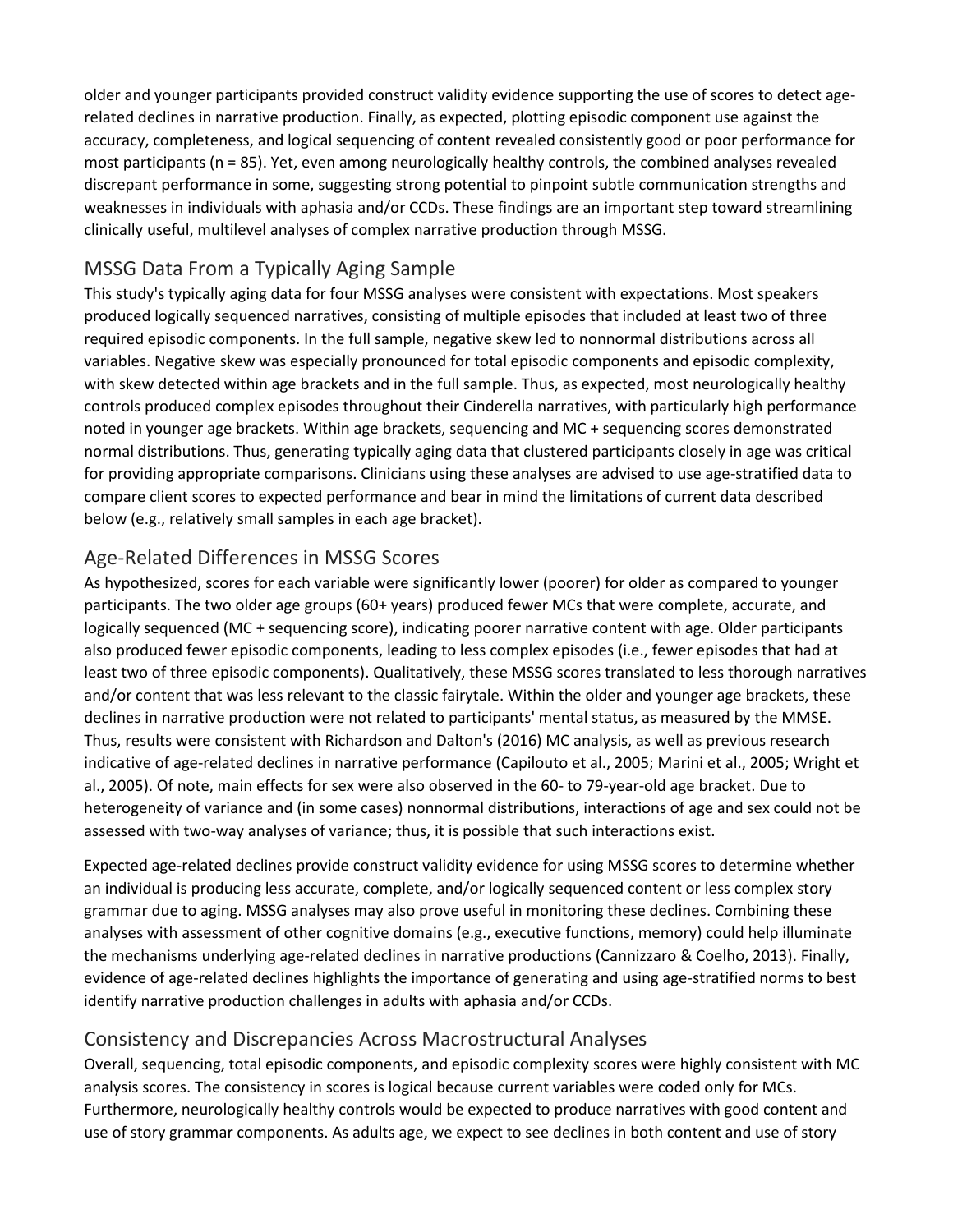grammar components-a pattern identified in 11 current participants whose scores were poor across all measures. This subset of participants was predominantly men (eight of 11) and over 70 years of age (10 of 11). These participants' stories tended to be quite short, averaging about 16 utterances, six episodic components, and less than two complex episodes per story. Qualitatively, many of these participants indicated difficulty remembering how story events took place (e.g., "somehow she wound up at the ball," "I don't know how the word got around [about the ball]"). Thus, MSSG analyses detected the poor narrative performance observed qualitatively.

Importantly, even in the present control sample, seven of 92 participants demonstrated discrepant scores. Four demonstrated average use of episodic components in the presence of poorer-than-expected accuracy, completeness, and logical sequencing of content, and three exhibited average content that used fewer episodic components than expected. For example, one woman who was over 80 years of age obtained an MC + sequencing score of 100 out of 204 (z = -0.563), indicating accurate, complete, and logically sequenced content. In contrast, she produced only eight of 15 required episodic components (total episodic complexity: z = -1.247) and only two episodes with at least two required components (z = -1.713), indicating lower-thanexpected episodic complexity. Such reductions in episodic complexity could lead to confusion, forcing the listener to make assumptions about missing events that prompted character action, attempts to attain their goal(s), and consequences of those attempts. Further research is needed to determine whether adults with aphasia and/or CCDs will demonstrate similar discrepancies and whether these combined measures will efficiently and effectively capture macrostructural deficits.

## Establishment of MSSG Analyses, Limitations, and Future Directions

In designing this study's novel MSSG analyses, we sought to create clinically useful, effective, and efficient measures; thus, recommendations from prior research were considered. First and foremost, Lindsey et al. (2019) postulated that a complex narrative was needed to reveal deficits in populations with CCDs. Thus, Cinderella narratives were used, given that multiple, complex episodes are required to tell the story. This high level of complexity was sufficient to detect age-related declines in narrative production; future research is needed to determine if Cinderella narratives are sufficiently complex to identify deficits in those with aphasia and/or CCDs.

In addition, Le, Coelho, Mozeiko, Krueger, and Grafman (2011) argued that the Story Goodness Index's effectiveness in identifying narrative deficits in individuals with TBI could be attributed to the combined power of their story grammar and story completeness measures. Canfield et al. (2016) similarly reported that the combination of quantitative measures revealed deficits in adolescents with ASD that were not found based on story grammar or story completeness alone. Our combined MSSG analyses followed suit and added a measure of logical sequencing. To assess story completeness, MSSG used MC analysis, which has revealed age-related declines (Richardson & Dalton, 2016), differences between healthy controls and adults with communication disorders (Dalton & Richardson, 2019; Elbourn et al., 2019), and improvements due to spontaneous recovery following a TBI (Elbourn et al., 2019). For sequencing and story grammar measures, only utterances that matched an MC were evaluated, promoting clinical efficiency and coding reliability by eliminating the need to code each transcript utterance. This allowed efficient analysis of logical sequencing, a macrostructure analysis that has the potential to reveal narrative disorganization in individuals with aphasia and/ or CCDs. Furthermore, only five of Cinderella's 34 MCs required active coding to identify which story grammar component an utterance served. From there, a 1 or 0 was assigned to indicate whether each episode included an initiating event, attempt, and direct consequence, efficiently yielding measures of story grammar complexity (total episodic components and episodic complexity). While neither of these measures identified deficits in producing specific episodic components (e.g., a participant who consistently omits attempts), a microanalysis of the data from which these scores were generated could provide this valuable information for researchers and clinicians. (Note,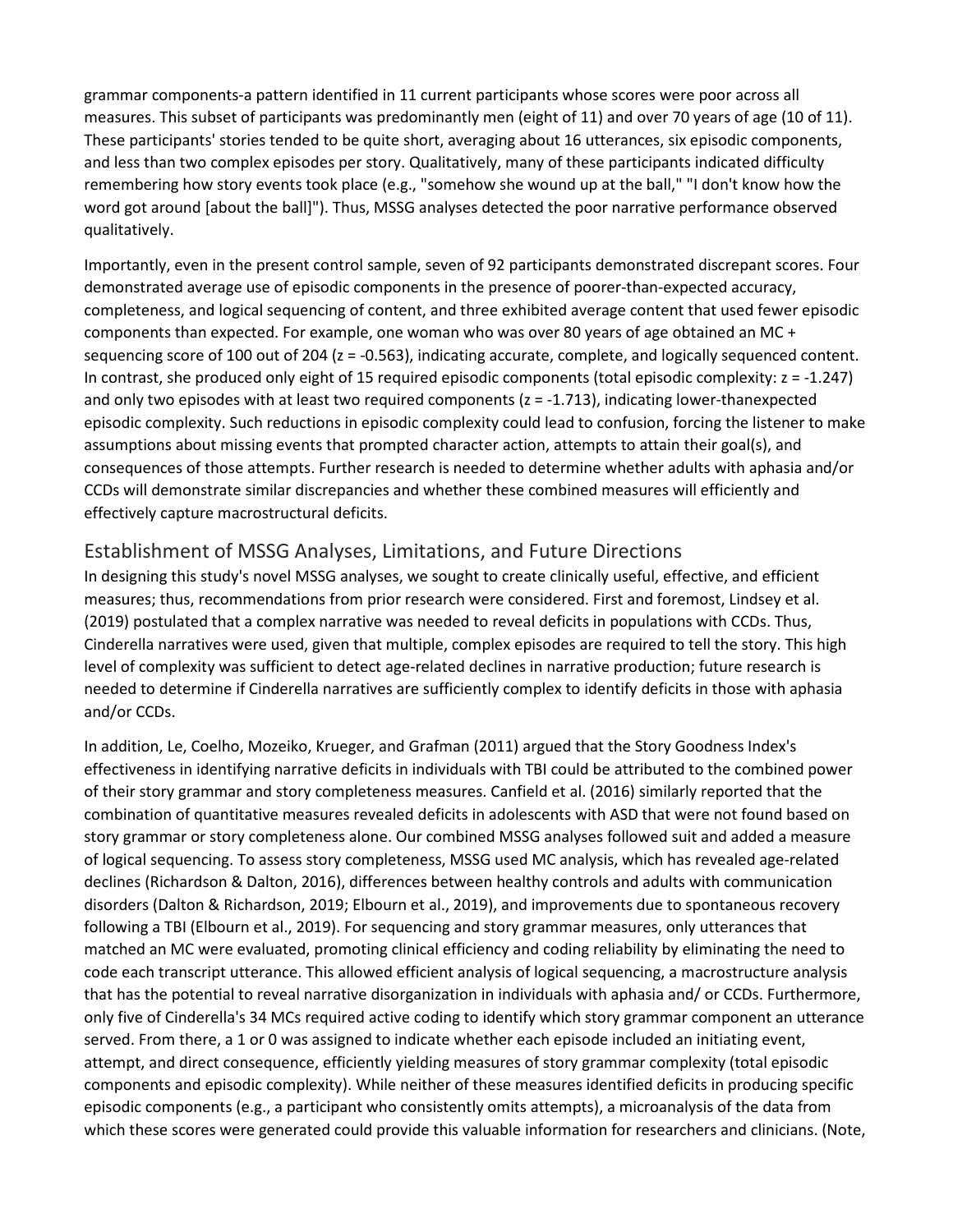the coding sheet in Supplemental Material S1 color codes the three required episodic components to facilitate such microanalyses.) Our goal in designing MSSG measures was for experienced clinicians to be able to analyze narratives with minimal to no transcription. To determine if this is the case, future research should examine whether these measures could be reliably scored in real time or based on review of videos without transcription.

Beyond efficiency, MSSG measures were effective in detecting age-related declines in sequencing and story grammar complexity. Future research should explore their clinical utility in identifying challenges of individuals with aphasia and/or CCDs and document additional psychometric evidence, including test-retest reliability and construct validity for measuring changes over time. Researchers should aim to utilize large, diverse, and wellstratified samples, bearing in mind that communication deficits may present differently across distinct etiologies. Furthermore, although our sequencing and story grammar analyses were more efficient than traditional analyses that code each transcript utterance, future research should compare the two methods to determine whether they capture similar challenges or whether omitting utterances that do not match an MC fails to adequately represent a speaker's true narrative abilities. MSSG's story grammar measures could also be compared with a measure of the proportion of utterances within complex episodes to the total number of transcript utterances, following the Story Goodness Index's story grammar measure. Such a comparison would determine if these measures detect similar challenges in individuals with CCDs.

While current results provide strong preliminary evidence supporting MSSG analyses, a few limitations should be acknowledged. Although our typically aging sample was roughly twice that of prior research on the Story Goodness Index (Le, Coelho, Mozeiko, Krueger, & Grafman, 2011; Lindsey et al., 2019; Mozeiko et al., 2011), the number of participants in each age bracket was relatively small. The sample also lacked diversity in terms of race, ethnicity, and educational attainment. Furthermore, the sample included more women than men, and women received higher scores on MCs in the full sample (Richardson & Dalton, 2016) and on sequencing and story grammar in the 60- to 79-year-old age bracket. Future research should increase the sample's size and diversity and equalize the sex ratio, which could provide normative data that are representative of the broader adult population. Additionally, narrower age stratifications and analyses of sex and education effects would ensure that such normative data adequately reflect the population.

Finally, it should be noted that the Cinderella narrative presents its own challenges. Even in neurologically healthy controls, few individuals approached a maximum MC + sequencing score. Since Cinderella is a familiar story, speakers might have assumed shared listener knowledge and produced shorter, vaguer narratives as a result. Alternately, speakers may have (a) failed to remember the story adequately, (b) lacked the working memory abilities to recall the story, or (c) told a version of the story that did not align with the MCs. To address these issues, an unfamiliar story, similar to but more complex than those used in the Story Goodness Index, could be used, and speakers could view images associated with the story while telling it. Furthermore, future research should examine how MSSG scores relate to participants' executive functions and memory abilities. For example, because the MMSE has poor sensitivity to subtle declines in cognitive function secondary to aging (cf. Pinto et al., 2019), future research should use a memory screening that is more sensitive to subtle changes (e.g., Montreal Cognitive Assessment) or a more thorough cognitive assessment. Last, it is worth noting that retelling a fictional story or fairy tale may differ from other discourse contexts, such as personal narratives or expository tasks.

#### Task Relevance

On a final note, we recognize that some may question the relevance of telling a fairytale to functional, everyday communication. Successfully telling the story of Cinderella is complex, requiring intact micro- and macrolinguistic production, while also placing demands on executive functioning (e.g., working memory to keep track of previously shared content, inhibition to prevent sharing of irrelevant information). Speakers who fail to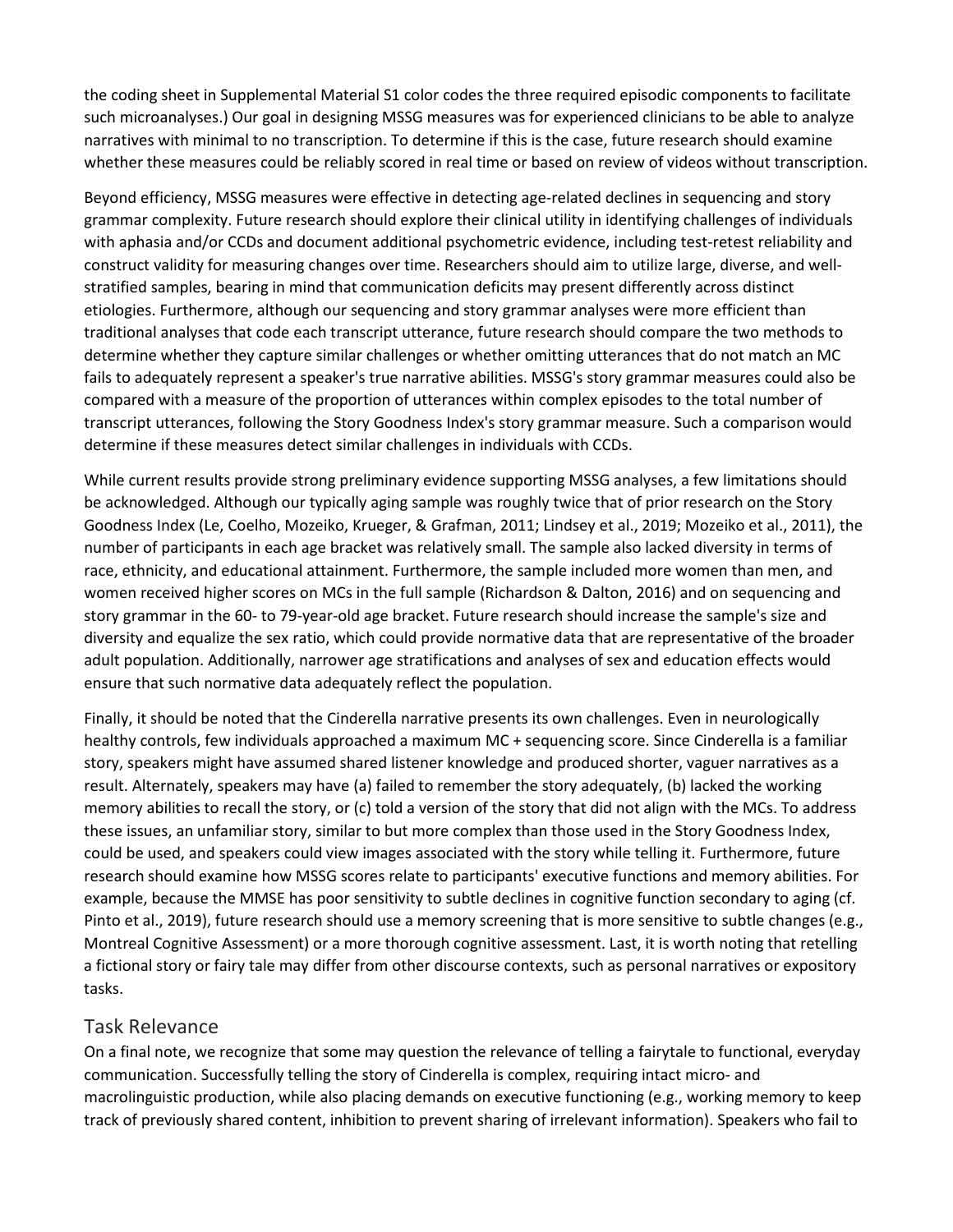include accurate, complete, and/or logically sequenced content in an organized manner when telling Cinderella may also have difficulty relaying details in day-to-day interactions. Thus, while omitting that "Cinderella must return home by midnight" or inaccurately stating "her stepmother created a dress for her" may seem trivial, deficits in generating accurate, complete, and well-organized information in real-world contexts could lead to loss of employment, missed medical appointments, or miscommunication with family members. In short, content is important, and the expression of vague, incorrect, or poorly organized information can lead to confusion, frustration, and/or communicative breakdowns and misunderstandings. Using the familiar narrative of Cinderella could allow researchers and clinicians to quantify the accuracy, completeness, and/or organization of content in an efficient, standardized way, which might not be possible with personal stories. That said, we acknowledge that performance on a fictional narrative may differ in important ways from performance on personal narratives or expository/procedural discourse. For example, across adulthood, lexical density was the highest for personal narratives, then fictional narratives, and least for procedural discourse; furthermore, older adults demonstrated significantly greater lexical density on personal narratives and procedural discourse than younger adults (Fergadiotis et al., 2011). Alternate analyses, such as high-point analysis for personal narratives, should be explored to examine macrostructure in other discourse forms.

# Conclusion

This study introduced novel, multilevel narrative analyses: MSSG. MSSG's four novel analyses were coded secondary to MC analysis for Cinderella narratives. The aim was to capture the overarching accuracy, completeness, and logical sequencing of narrative content and story grammar organization, focusing on the complexity of episodes. Based on transcripts from a large sample of neurologically healthy controls, we provided preliminary data for a typically aging sample for MSSG's four new analyses: sequencing, MC + sequencing, total episodic components, and episodic complexity. Together with Richardson and Dalton (2016), distributional characteristics are available for all five MSSG analyses for Cinderella narratives. Appendixes A and B provide guidelines for using current analyses, which should be used in conjunction with Richardson and Dalton's Appendixes 1-3 and Nicholas and Brookshire's (1995) Appendix A. Use of age-stratified data is recommended, given age-related score differences.

The current findings provide a strong foundation for efficient and effective measurement of narratives. While further research is needed to confirm the reliability, validity, and clinical utility of sequencing and story grammar measures, MSSG analyses have the potential to enable clinicians to match analyses to perceived areas of deficit, compare narrative productions of neurologically healthy adults and those with aphasia and/or CCDs, identify profiles of strengths and weaknesses, and improve diagnostic and therapeutic outcomes for adults with communication disorders.

# Author Contributions

Kathryn Joy Greenslade: Conceptualization (Equal), Data curation (Supporting), Formal analysis (Lead), Investigation (Equal), Method-section head (Equal), Project administration (Supporting), Resources (Equal), Supervision (Lead), Validation (Equal), Visualization (Supporting), Writing-original draft (Equal), Writing-review and editing (Lead). Jade E. B. Stuart: Conceptualization (Equal), Data curation (Lead), Investigation (Equal), Methodology (Equal), Project administration (Lead), Writing - Original Draft (Equal), Writing - Review & Editing (Equal). Jessica D. Richardson: Conceptualization (Supporting), Investigation (Supporting), Resources (Equal), Writing - Review & Editing (Equal). Sarah Grace Dalton: Investigation (Supporting), Resources (Equal), Writing - Review & Editing (Equal). Amy E. Ramage: Conceptualization (Supporting), Formal analysis (Supporting), Visualization (Lead), Writing - Review & Editing (Equal).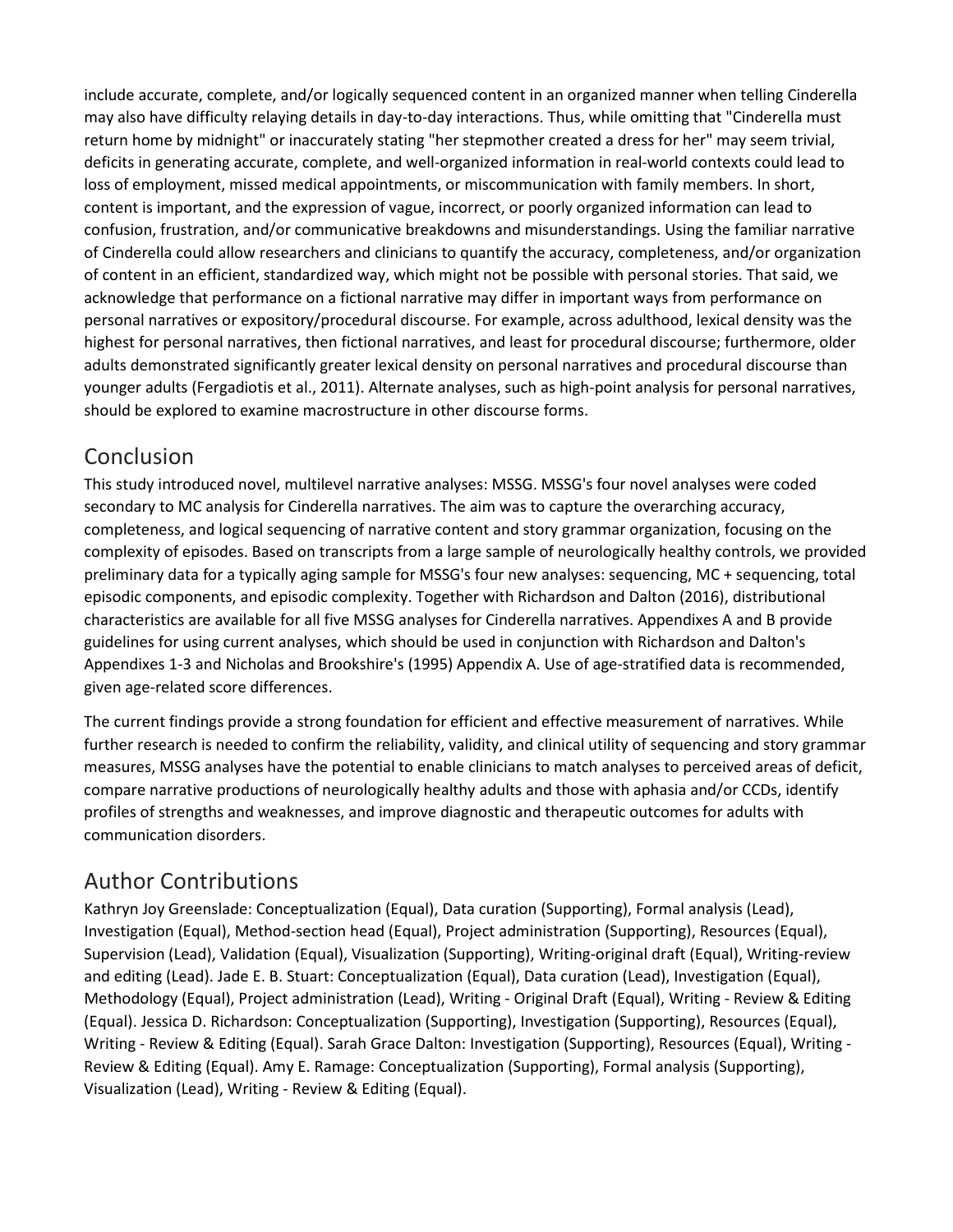# Acknowledgments

J. D. Richardson's research was supported by an Institutional Development Award from the National Institute of General Medical Sciences (P20GM109089). We would like to thank Michelle LaCroix for her assistance in coding transcripts and her attention to detail and Melanie Pond for her assistance with data entry. We also thank the creators of AphasiaBank (NIDCD R01-DC008524) for developing a repository for researchers to share their data and the Capilouto, Richardson, and Wright laboratories and their participants for sharing the Cinderella transcripts used in this research.

# References

- Canfield, A. R., Eigsti, I.-M., de Marchena, A., & Fein, D. (2016). Story goodness in adolescents with autism spectrum disorder (ASD) and in optimal outcomes from ASD. Journal of Speech, Language, and Hearing Research, 59(3), 533-545. https://doi. org/10.1044/2015\_JSLHR-L-15-0022
- Cannizzaro, M. S., & Coelho, C. A. (2002). Treatment of story grammar following traumatic brain injury: A pilot study. Brain Injury, 16(12), 1065-1073. https://0-doi-org.libus.csd.mu.edu/10.1080/ 02699050210155230
- Cannizzaro, M. S., & Coelho, C. A. (2013). Analysis of narrative discourse structure as an ecologically relevant measure of executive function in adults. Journal of Psycholinguistic Research, 42(6), 527-549. https://0 doi-org.libus.csd.mu.edu/10.1007/s10936-012-9231-5
- Capilouto, G., Wright, H. H., & Wagovich, S. A. (2005). CIU and main event analyses of the structured discourse of older and younger adults. Journal of Communication Disorders, 38(6), 431-444. https://0-doiorg.libus.csd.mu.edu/10.1016/j.jcomdis.2005.03.005
- Christman Buckingham, S. S., & Sneed, K. E. (2017). Cognitivecommunication disorder. In J. Kreutzer, J. DeLuca, & B. Caplan (Eds.), Encyclopedia of clinical neuropsychology (pp. 1-8). Springer. https://0-doiorg.libus.csd.mu.edu/10.1007/978-3-319-56782-2\_872-3
- Coelho, C. A. (2002). Story narratives of adults with closed head injury and non-brain-injured adults: Influence of socioeconomic status, elicitation task, and executive functioning. Journal of Speech, Language, and Hearing Research, 45(6), 1232-1248. https://0-doi-org.libus.csd.mu.edu/10.1044/1092-4388(2002/099)
- Dalton, S. G. H., Hubbard, H. I., & Richardson, J. D. (2020). Moving toward non-transcription based discourse analysis in stable and progressive aphasia. Seminars in Speech and Language, 41(1), 32-44. https://0-doiorg.libus.csd.mu.edu/10.1055/s-0039-3400990
- Dalton, S. G. H., & Richardson, J. D. (2019). A large-scale comparison of main concept production between persons with aphasia and persons without brain injury. American Journal of Speech-Language Pathology, 28(1S), 293-320. https://0-doi-org.libus.csd.mu.edu/ 10.1044/2018\_AJSLP-17-0166
- Elbourn, E., Kenny, B., Power, E., Honan, C., McDonald, S., Tate, R., Holland, A., MacWhinney, B., & Togher, L. (2019). Discourse recovery after severe traumatic brain injury: Exploring the first year. Brain Injury, 33(2), 143-159. https://0-doi-org.libus.csd.mu.edu/10.1080/ 02699052.2018.1539246
- Fergadiotis, G., Wright, H. H., & Capilouto, G. J. (2011). Productive vocabulary across discourse types. Aphasiology, 25(10), 1261-1278. https://0-doi-org.libus.csd.mu.edu/10.1080/02687038.2011.606974
- Forbes, M. M., Fromm, D., & MacWhinney, B. (2012). AphasiaBank: A resource for clinicians. Seminars in Speech and Language, 30(3), 217-222. https://0-doi-org.libus.csd.mu.edu/10.1055/s-0032-1320041
- Fromm, D., Forbes, M., Holland, A., Dalton, S. G., Richardson, J., & MacWhinney, B. (2017). Discourse characteristics in aphasia beyond the Western Aphasia Battery cutoff. American Journal of Speech-Language Pathology, 26(3), 762-768. https:// doi.org/10.1044/2016\_AJSLP-16-0071
- Galetto, V., Andreetta, S., Zettin, M., & Marini, A. (2013). Patterns of impairment of narrative language in mild traumatic brain injury. Journal of Neurolinguistics, 26(6), 649-661. https://0-doi-org.libus.csd.mu.edu/ 10.1016/j.jneuroling.2013.05.004
- Gillam, S. L., Gillam, R. B., Fargo, J. D., Olszewski, A., & Segura, H. (2016). Monitoring Indicators of Scholarly Language: A progress-monitoring instrument for measuring narrative discourse skills. Communication Disorders Quarterly, 38(2), 96-106. https://0-doi-org.libus.csd.mu.edu/10.1177/1525740116651442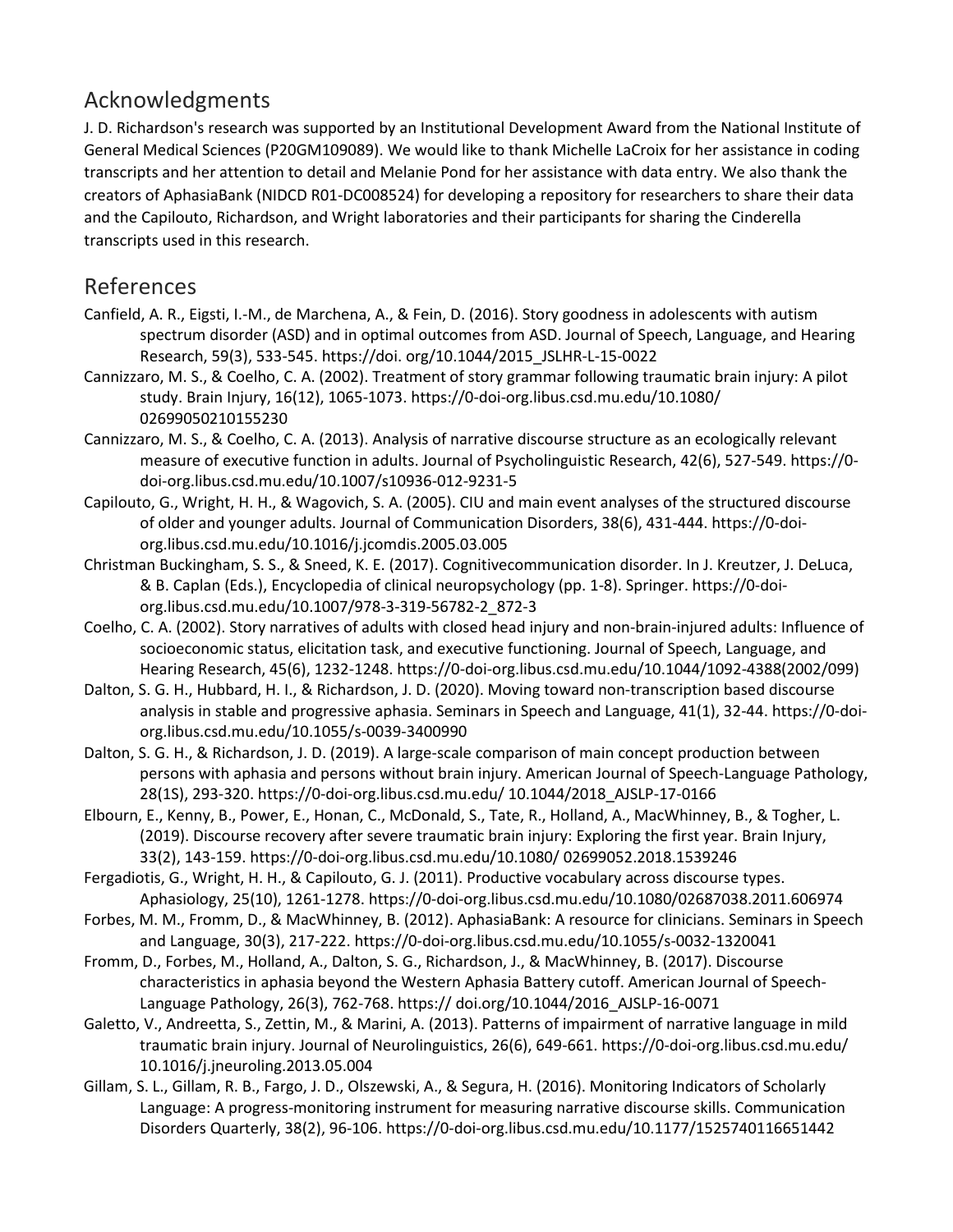Grimes, N. (2005). Walt Disney's Cinderella. Random House.

- Hameister, I., & Nickels, L. (2018). The cat in the tree-Using picture descriptions to inform our understanding of conceptualisation in aphasia. Language, Cognition and Neuroscience, 33(10), 1296-1314. https://0-doiorg.libus.csd.mu.edu/10.1080/23273798.2018. 1497801
- Heilmann, J., Miller, J., Nockerts, A., & Dunaway, C. (2010). Properties of the narrative scoring scheme using narrative retells in young school-age children. American Journal of SpeechLanguage Pathology, 19(2), 154-166. https://0-doi-org.libus.csd.mu.edu/10.1044/ 1058-0360(2009/08-0024)
- Jorgensen, M., & Togher, L. (2009). Narrative after traumatic brain injury: A comparison of monologic and jointly-produced discourse. Brain Injury, 23(9), 727-740. https://0-doi-org.libus.csd.mu.edu/10.1080/ 02699050903133954
- Kazdin, A. E. (1982). Single-case research designs: Methods for clinical and applied settings. Oxford University Press.
- Kong, A. (2009). The use of main concept analysis to measure discourse production in Cantonese-speaking persons with aphasia: A preliminary report. Journal of Communication Disorders, 42(6), 442-464. https://0-doi-org.libus.csd.mu.edu/10.1016/jjcomdis.2009.06.002
- Laerd Statistics. (n.d.). Testing for normality in SPSS statistics. Retrieved March 11, 2020, from https://statistics.laerd.com/ premium/spss/tfn/testing-for-normality-in-spss.php
- Le, K., Coelho, C., Mozeiko, J., & Grafman, J. (2011). Measuring goodness of story narratives. Journal ofSpeech, Language, and Hearing Research, 54(1), 118-126. https://0-doi-org.libus.csd.mu.edu/10.1044/ 1092- 4388(2010/09-0022)
- Le, K., Coelho, C., Mozeiko, J., Krueger, F., & Grafman, J. (2011). Measuring goodness of story narratives: Implications for traumatic brain injury. Aphasiology, 25(6-7), 748-760. https://doi. org/10.1080/02687038.2010.539696
- Le, K., Coelho, C., Mozeiko, J., Krueger, F., & Grafman, J. (2012). Predicting story goodness performance from cognitive measures following traumatic brain injury. American Journal of Speech-Language Pathology, 21(2), S115. https://0-doi-org.libus.csd.mu.edu/10.1044/ 1058-0360(2012/11-0114)
- Lindsey, A., Hurley, E., Mozeiko, J., & Coelho, C. (2018). Followup on the Story Goodness Index for characterizing discourse deficits following traumatic brain injury. American Journal of Speech-Language Pathology, 28(1S), 330-340. https://0-doi-org.libus.csd.mu.edu/ 10.1044/2018\_AJSLP-17-0151
- MacWhinney, B., Fromm, D., Forbes, M., & Holland, A. (2011). AphasiaBank: Methods for studying discourse. Aphasiology, 25(11), 1286-1307. https://0-doi-org.libus.csd.mu.edu/10.1080/02687038.2011.589893
- Marini, A., Boewe, A., Caltagirone, C., & Carlomagno, S. (2005). Age-related differences in the production of textual descriptions. Journal of Psycholinguistic Research, 34(5), 439-463. https://0-doiorg.libus.csd.mu.edu/10.1007/s10936-005-6203-z
- Marini, A., Zettin, M., Bencich, E., Bosco, F. M., & Galetto, V. (2017). Severity effects on discourse production after TBI. Journal of Neurolinguistics, 44, 91-106. https://0-doi-org.libus.csd.mu.edu/10.1016/ j.jneuroling.2017.03.005
- McHugh, M. L. (2012). Interrater reliability: The kappa statistic. Biochemia Medica, 22(3), 276-282. https://0-doiorg.libus.csd.mu.edu/10.11613/ BM.2012.031
- Mozeiko, J., Le, K., Coelho, C., Krueger, F., & Grafman, J. (2011). The relationship of story grammar and executive function following TBI. Aphasiology, 25(6-7), 826-835. https://0-doi-org.libus.csd.mu.edu/ 10.1080/02687038.2010.543983
- Nicholas, L. E., & Brookshire, R. H. (1993). A system for scoring main concepts in the discourse of non-braindamaged and aphasic speakers. Clinical Aphasiology Conference, 21, 87-99.
- Nicholas, L. E., & Brookshire, R. H. (1995). Presence, completeness, and accuracy of main concepts in the connected speech of non-brain-damaged adults and adults with aphasia. Journal of Speech and Hearing Research, 38(1), 145-156. https://doi. org/10.1044/jshr.3801.145
- Paul, R. (1995). Language disorders from infancy through adolescence: Assessment and intervention. Mosby.
- Pinto, T. C. C., Machado, L., Bulgacov, T. M., Rodrigues-Júnior, A. L., Costa, M. L. G., Ximenes, R. C. C., & Sougey, E. B. (2019). Is the Montréal Cognitive Assessment (M°CA) screening superior to the Mini-Mental State